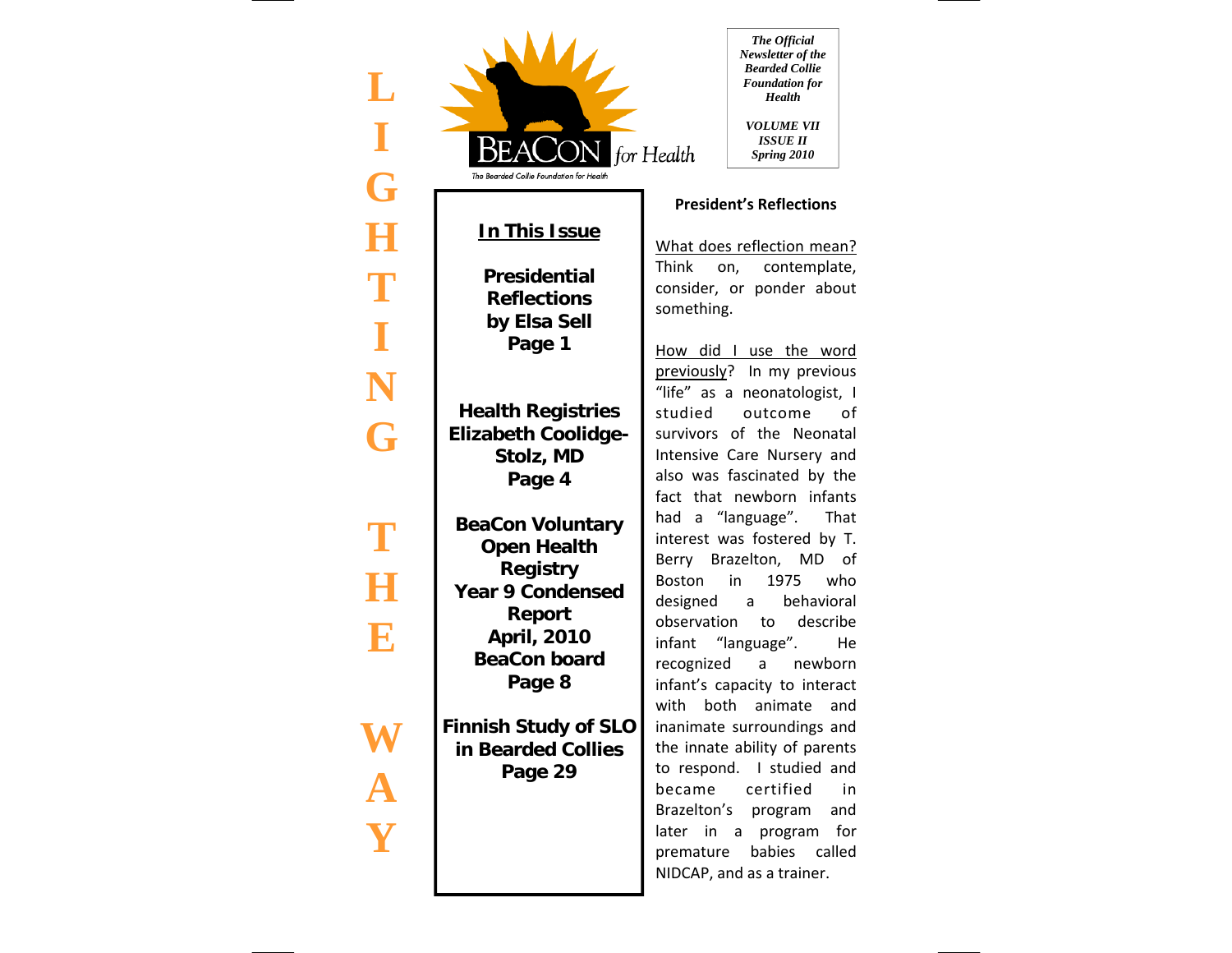The goal of NICAP is to improve long term outcome for babies in neonatal intensive care. The methodology is to observe the infant's response during care procedures and then to revise how the care is given by considering the infant's stress responses to the care and/or the environment. For example, if <sup>a</sup> baby has apnea (i.e., stops breathing) due to loud noises in the room, change could be made to mute the noises or move the baby to <sup>a</sup> quieter room.

NIDCAP is <sup>a</sup> relationship based care model, meaning that human relationships are involved and the infant and family are considered an integral part. Combining <sup>a</sup> relationship based care model with an existing medical model requires changes in caregiver practice, the NICU culture, and the hospital system. Reflecting on the process of implementing NIDCAP gives understanding of where change is needed for one infant in his/her nursery in that specific hospital with its staff and culture. It cannot be done by rigid protocols, as is traditional with the medical model. Studies both in North America and Europe have proven that infants outcome is significantly improved by NIDCAP.

Why did I choose Reflections as the title of this column in Lighting <u>The Way?</u>

BeaCon evolved out of interest in establishing <sup>a</sup> long term health registry and history for Bearded Collies, something that was unworkable at the time within the BCCA. Developing BeaCon's missions was a time for reflection. What could be successful, given that dog owners are so widely dispersed geographically and with such varied backgrounds and at best, loosely organized under the umbrella of parent clubs. How could <sup>a</sup> relationship be established between individual dog owners and breeders with an organization focused solely on health? Could such an effort even hope to succeed? Why did people resist having health information be public?

 haven't all the answers but have learned some in the ensuing 10 years. For some there actually isn't resistance; rather, time is taken up with other matters. Some have never had contact with general health registries and the concept of epidemiology (i.e., the scientific and medical study of causes and transmission of disease within <sup>a</sup> population), so don't grasp the potential contribution of <sup>a</sup> registry. See the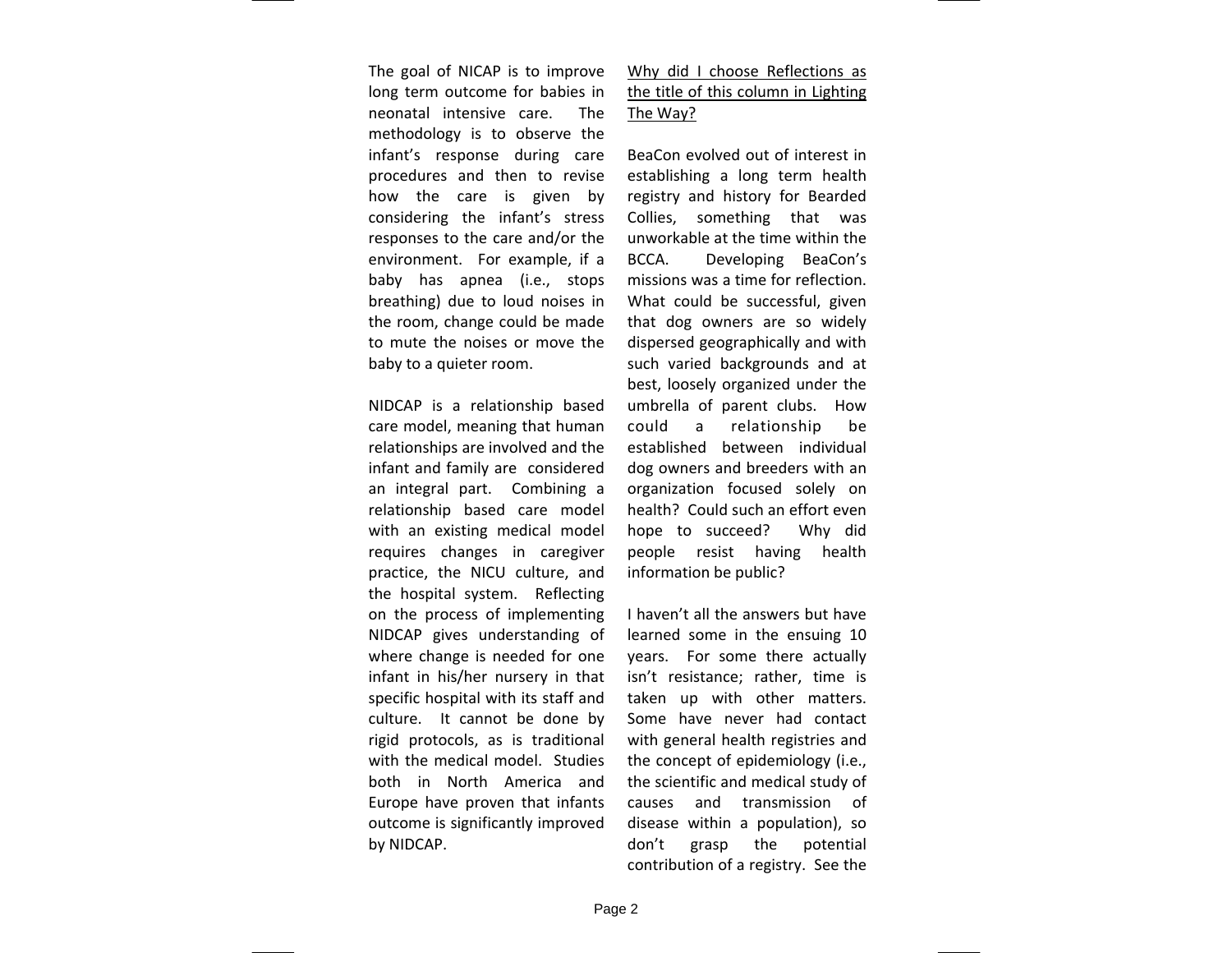article by Elizabeth Coolidge‐Stolz on this topic.

Others fear that information on public record would be used negatively against <sup>a</sup> kennel/ breeder, perhaps reducing puppy sales and loss of reputation. Remember that the same can happen with the spread of unfounded rumors, which are much more difficult to eradicate.

While the fear of lost reputation and perhaps lost business from dog health information being public is realistic, there are solutions. Breeders who have been honest with puppy buyers about the occurrence of problems indicate that owners of normal dogs appreciated knowing of <sup>a</sup> potential health problem so if their dog became ill they could inform their vet. In contrast, there are owners of Addisonian Beardies who learn about Addison's from the breeder only after <sup>a</sup> dog is diagnosed, even when the breeder has known about the issue. Probably the most poignant event is when <sup>a</sup> breeder ceases communication with the owner after their Beardie nas a serious health problem diagnosed. Those owners feel lost and mystified by the break. On the other side of the coin are

breeders who have done their best to inform puppy buyers and suggest ways to avoid potential triggers that might set off an autoimmune problem, only to learn that their advice was ignored by owner and veterinarian.

Over the years, I've seen other breeds with strong health programs. Several common features seem to lead to success. There is commitment toeliminate <sup>a</sup> specific health problem; for example, certain cancers in the Bernese Mountain Dog; <sup>a</sup> puppy brain disease in Portuguese Water Dogs; collie eye anomaly in border collies and several other breeds. That commitment is long term due to an organizational culture that persists regardless of leadership changes. An overriding theme is long term health of the breed.

In the last decade, there have been for Bearded Collies strong commitments among owners and some breeders to participate in research programs. Both the **BCCA**  and BeaCon have supported breed specific or related research programs with funds and subject recruitment. Gradually these efforts will result in success with the first genetic problem, Addison's disease. As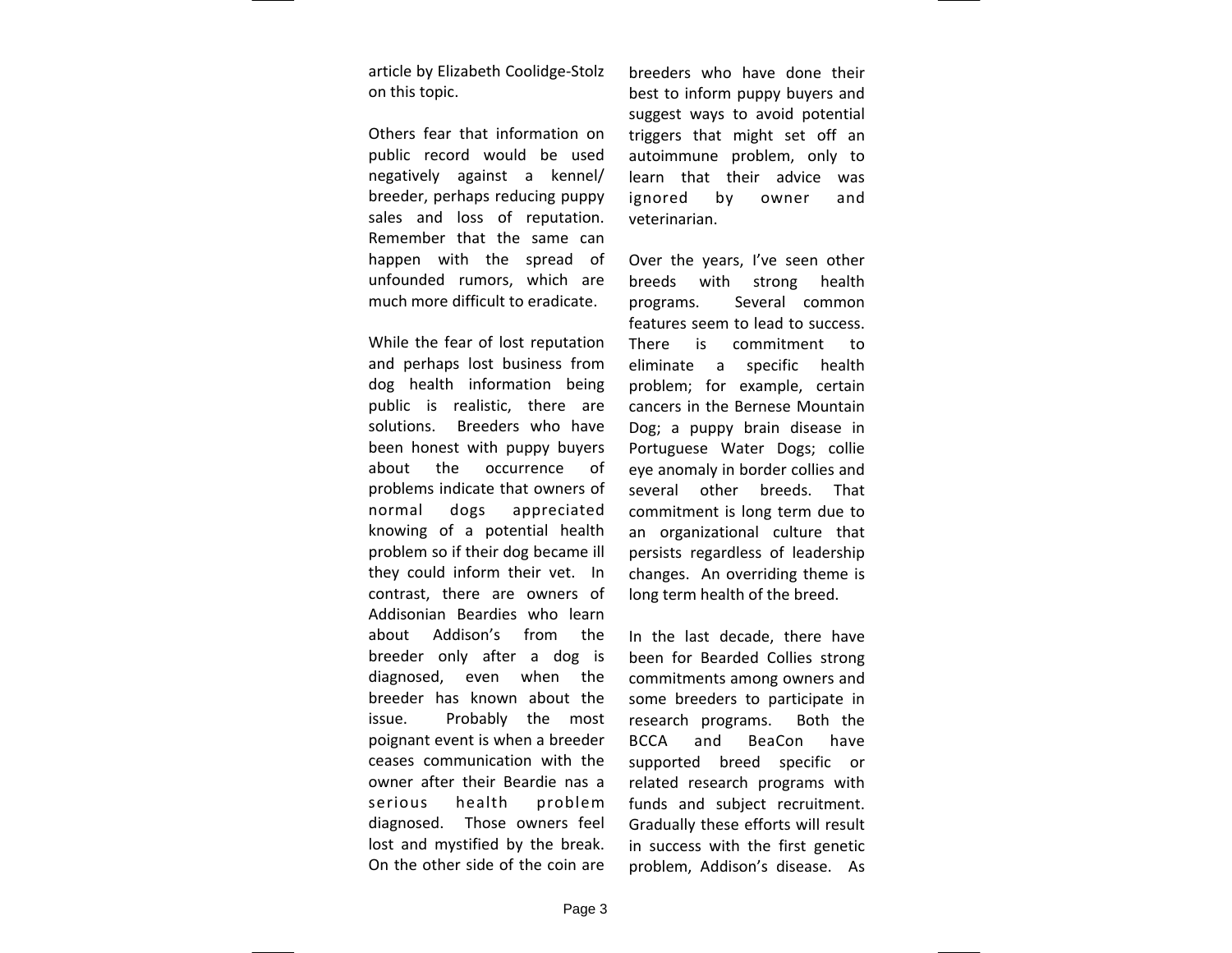you will read elsewhere in this issue, BeaCon has organized <sup>a</sup> survey on symmetrical lupoid onychodystrophy in Bearded Collies. To date, 53 owners have given time to completing the lengthy survey on 62 dogs. Now we need breeders to help complete health history on littermates and close relatives. Then we will search for researchers to evaluate the data and suggest what steps to take next.

# **Health Registries: What can we learn from human registries and why should we want one for Bearded Collies?**

# **Elizabeth Coolidge‐Stolz, MD Director, BeaCon**

Some countries routinely record their citizens' health information in <sup>a</sup> central registry. This registry information, much of it from northern Europe, has provided researchers with key data for understanding diseases and whether there are links to genetic or lifestyle factors or both. For instance, some critical early work that associated cigarette smoking with lung cancer and lung diseases such as emphysema was developed from Swedish registry data. In contrast, disease‐specific registries record information on rare or poorly understood

conditions; over time, enough information accumulates to allowresearchers to analyze it. Fifteen years ago, I was one of the first women to enroll in <sup>a</sup> U.S. registry for women who used an antiepileptic drug during pregnancy. Years later, <sup>a</sup> body of information allows <sup>a</sup> woman and her doctor to make informed choices about which drugs to use before a woman even conceives. Another example of the chain of events from registry information to improved healthcare is type 2 diabetes, also known as adult‐ onset or non‐insulin‐dependent. Registry information from nations like the U.S. with <sup>a</sup> long history of obesity to countries such as Japan, in which obesity became <sup>a</sup> problem more recently, showed the same pattern: The risk for developing type 2 diabetes goes up with rising body weight. Risk is higher for people who are overweight and higher yet for obese people. Research showed that excess body fat is associated with body tissues becoming resistant to insulin, the chemical that allows entry of glucose into cells. Even though type II diabetics make insulin, their cells cannot take in glucose properly and thus elevated glucose levels develop in the blood. At first, elevated blood glucose levels may only occur after eating. Eventually many people become diabetic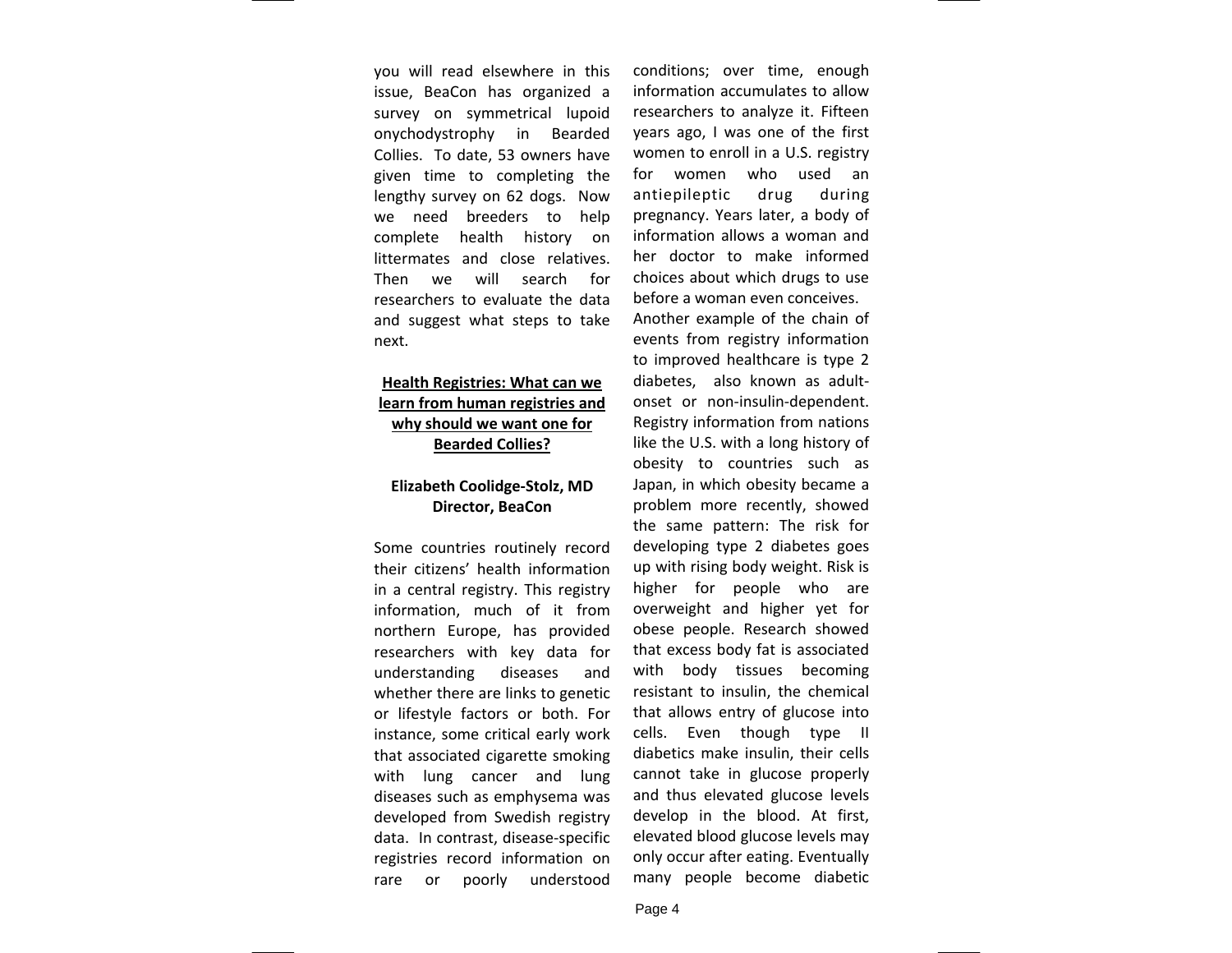with both fasting and post eating blood sugar levels being too high. Elevated blood glucose levels are associated with disease of both large and small blood vessels, which accounts for observed complications of diabetes: heart attack and stroke (due to disease of large vessels) and eye and kidney disease (due to disease of small vessels). Current treatments for type II diabetes involve controlling blood glucose levels through weight loss, healthy diet, and, if needed, <sup>a</sup> medication that reduces insulin resistance. Conditions that negatively affect blood vessel health, such as cholesterol disorders and high blood pressure, need to be treated when also present.

The concept of gathering and using medical registry information clinically and for research is directly applicable to Bearded Collies and the people who love them. One of the reasons Sweden's health information was and is so useful to medical researchers is that it represents generations of people with <sup>a</sup> relatively common ethnic background. In the same way, Beardies have a common gene pool: they represent one breed. We know information from a single‐breed registry is relevant to that breed, while general canine information may or may not be.

Indeed, Beardies throughout the world have <sup>a</sup> very tight gene pool. One positive is the knowledge that all genetic information applies to all Beardies, wherever they live. If <sup>a</sup> condition known to have genetic links differs significantly in frequency in different parts of the world, researchers can consider what environmental factors play <sup>a</sup> role in development of the condition. Although it is <sup>a</sup> negative that there is such <sup>a</sup> tight gene pool, <sup>a</sup> large, representative registry can provide information that allows breeders to make the most informed breeding decisions possible regarding health conditions. We know hip dysplasia is due to the influence of multiple genes. Accumulation of information on Addison's disease that began with <sup>a</sup> broad‐ based survey by the American Bearded Collie breed club allowed researchers to learn that susceptibility to Addison's disease reflects the interplay of several genes. Ongoing research is trying to identify what genes are involved and to develop <sup>a</sup> test for at least the most influential gene. We have an international open health registry for Bearded Collies run by BeaCon, <sup>a</sup> nonprofit Bearded Collie Foundation for Health. What we need is information for as many dogs as possible from as many parts of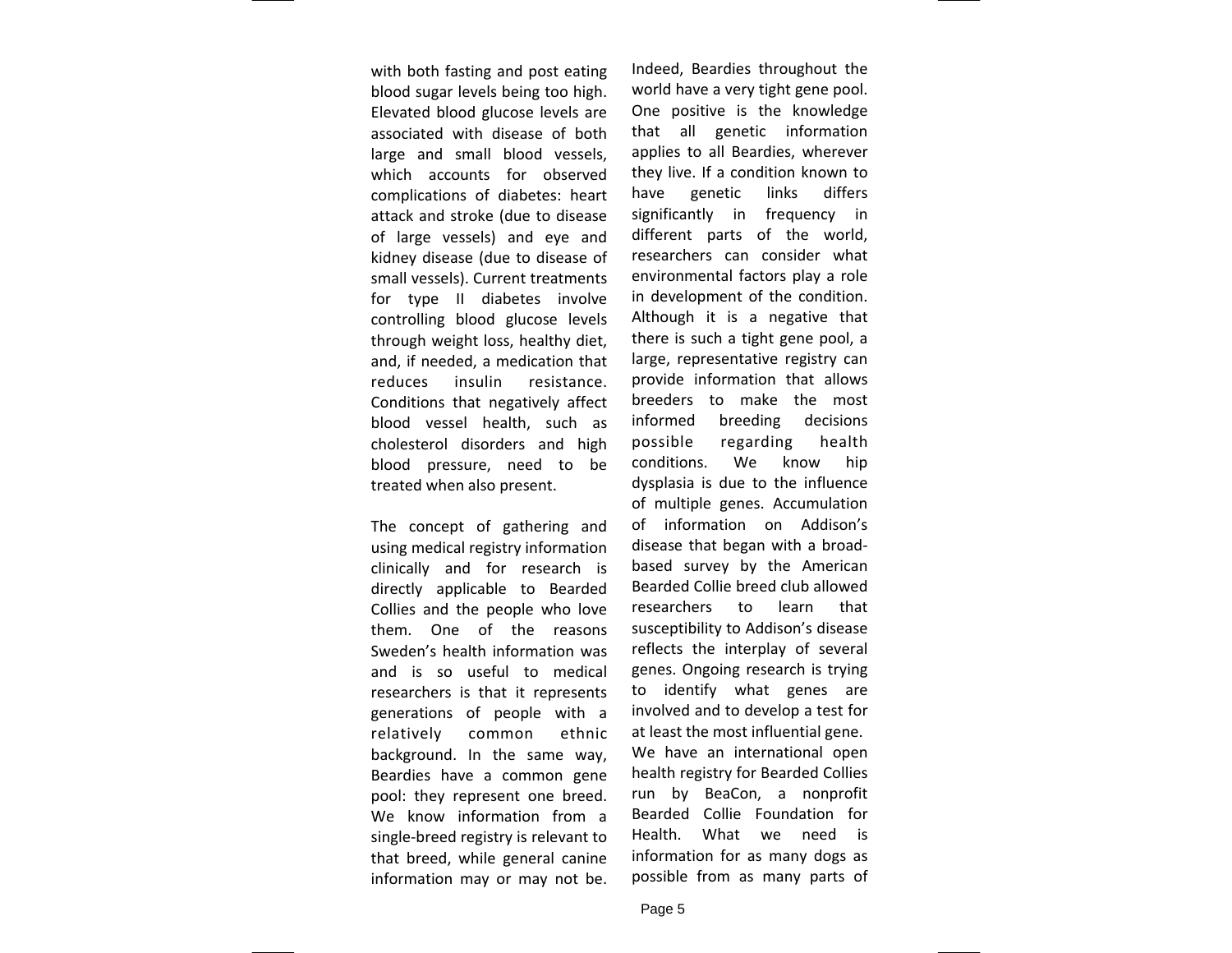the world as possible. This will enable us to develop <sup>a</sup> multi‐ generation pool of information that can accomplish two key goals; namely, provide breeders with information that allows them to make the most informed health‐based choices for any prospective mating and, provide researchers with information that can allow them to advance health testing and healthcare for all Beardies.

All members of the Beardie community must ask at least some of the following questions occasionally. Then consider where you find the answers.

- Do I know the average life expectancy of my Beardie puppy? Is it longer than that of the generations before it, the same, or shorter?
- Do I know the most common causes of death and when deaths due to different causes are likely to occur?
- Do I know the five most common health problems?
- Do I know whether there is research to show genetic influences play <sup>a</sup> role or not?
- Are the diseases of yesterday the same as today?
- Are we improving the health of our breed?

BeaCon's open health registry is <sup>a</sup>

source of answers to those questions. The only requirement for participation in BeaCon is that the dog be <sup>a</sup> purebred Bearded Collie with known parents. The owner and dog can reside in any country and the owner does not have to be <sup>a</sup> member of any Bearded Collie club. Indeed, every owner and every purebred Beardie with known parents should be in the registry. Having parent information enables breeders and researchers to use the health information toconstruct pedigrees and then make breeding decisions or conduct a genetic analysis. Every registry is only as good as the quality and quantity of its information, and the most comprehensive registries have shown their value in medical research time and time again.

One reviewer of an early Registry report commented "Excellent work? I wish all breeds could follow your example . . ." In answer to the question "What Needs Improvement?" the reviewer wrote "more dogs." A reviewer of the Year 1 Open Registry Book (fall, 2001) wrote "Your open registry represents several years of good work. The many volunteers who contributed to this open registry must be recognized for the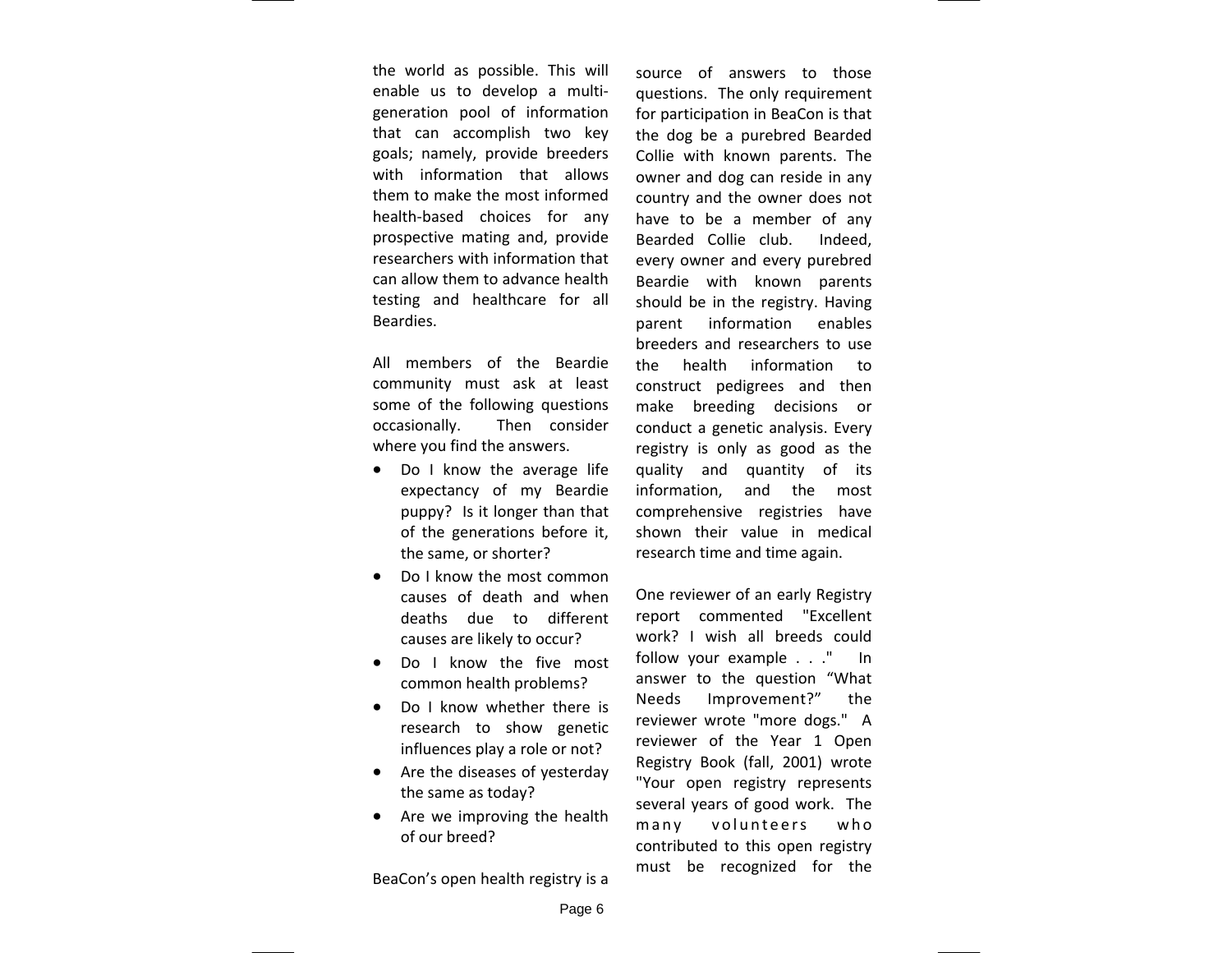service they provided to their breed. Individual records, reproductive history, male reproduction, health problems & owner information are key ingredients to your database. . . The next step for your board would be to develop <sup>a</sup> strategic plan for your open database. It must include cumulative data andreports that begin to tell the story. Then there must be articles about how to use the system, how to interpret the data, and what each breeder needs to be doing. This is <sup>a</sup> great start, now the Board needs to develop <sup>a</sup> short and long range plan."

In the spring of 2010, the Year 9 Registry report will be published. BeaCon thanks the people who registered dogs and did the yearly updates that have allowed accumulation of longitudinal data, data that begin to tell <sup>a</sup> story over time rather than information for one point in time. There is <sup>a</sup> tutorial on the BeaConwebsite to walk prospective users through the registration process. The registration questionnaire is also available in <sup>a</sup> few languages other than English.

If it seems too intimidating to consider registering all of your dogs, do one at <sup>a</sup> time, perhaps <sup>a</sup>

bitch before she is bred or <sup>a</sup> newpuppy. The process is really quite short when <sup>a</sup> dog is healthy. Good health (hip scores, thyroid values, eye exam results) can be documented by sending the certificate or lab result form. Medical conditions can be documented by sending <sup>a</sup> lab form or veterinarian's letter. Owners can self‐report diseases…. The quality of the documentation is recorded for each dog so each user of registry information can decide how to weigh it in their own thinking. Obviously, medical documentation helps the most. Sometimes, however, especially for a dog who has died or been ill for a long time, it is not possible to get the original paperwork. Each person should simply do the best they can in providing information. Many people call their dog's breeder when their dog gets sick. If you no longer have the health paperwork but sent copies to your breeder when your dog first got sick so they could better understand what was happening, consider asking

**The heaviest dog ever recorded was an English Mastiff named Zorba: 343 pounds. (He was also the longest 8 feet 3 inches from nose to tail.) Uncle John's Bathroom Reader**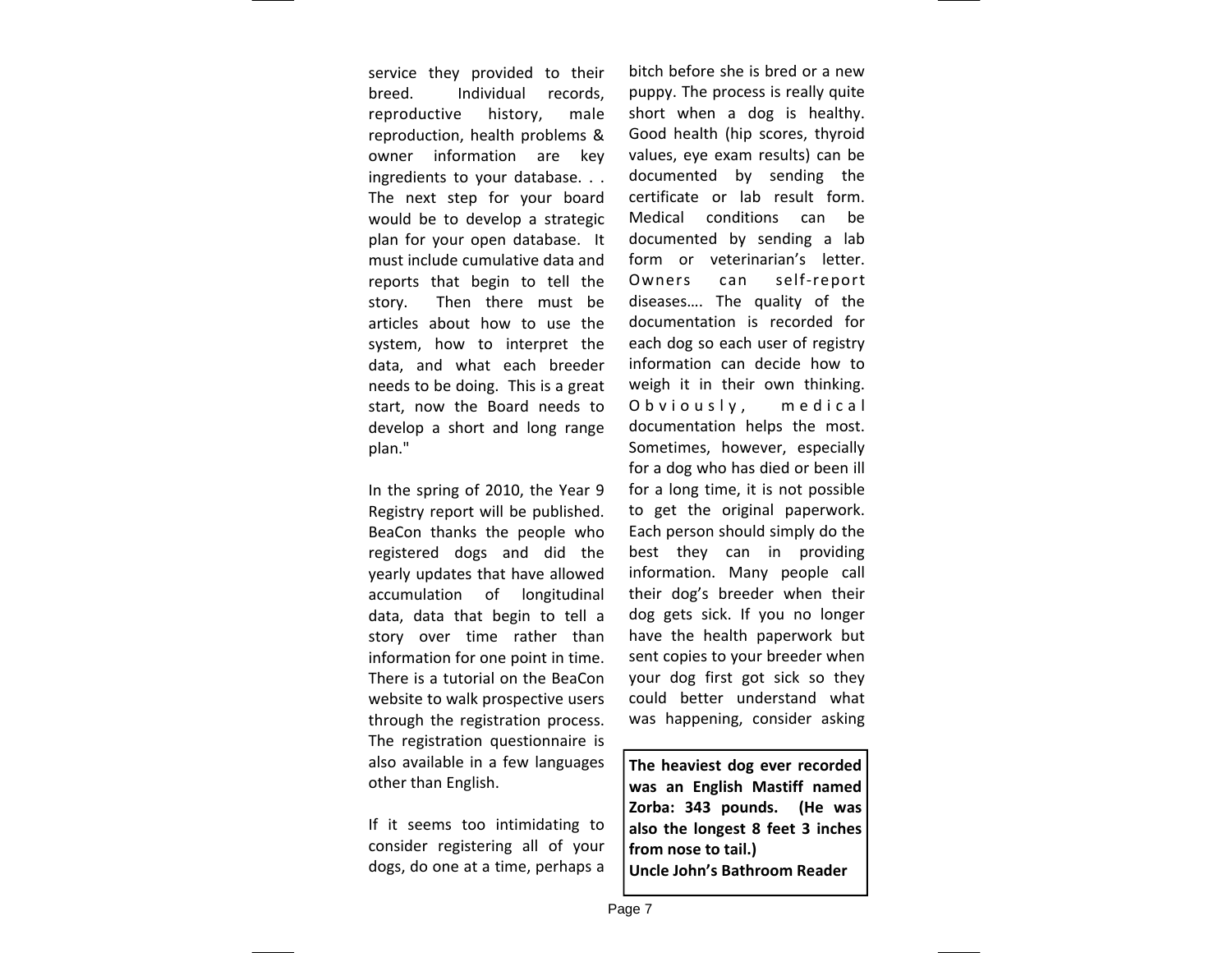them to help document the dog's illness.

Truthful, quality information can help everyone. Ignorance and rumors about alleged health issues never help anyone. Ask questions about the registry and other efforts of BeaCon. Support it in any way you can. BeaCon is <sup>a</sup> registered charity [(501(c)(3)] corporation in the USA. Its information is available to everyone who registers. Do it for the dogs. They love us as much as we love them.

# **BeaCon Voluntary Open Health Registry Year 9 Condensed Report April, 2010**

This is BeaCon's ninth year of reporting health conditions for Bearded Collies. The directors thank each Beardie owner and breeder who has made information available through the registry. The complete report is available on‐line at www.beaconforhealth.org

# What Dogs May Participate?

- **ALL BEARDED COLLIES** of known parentage
- Deceased or living
- Healthy or with <sup>a</sup> health problem
- From any country

Who May Submit Information?

- Owners with whom the dog lives.
- A co‐owner (consent from primary owner is needed before the dog's record is public).
- A breeder. When <sup>a</sup> breeder enters pups prior to sale, if their contract notes the pup is in BeaCon's open registry that suffices as consent. Otherwise, consent from the primary owner is needed before the dog's record is made public.
- Primary owners can choose to enter <sup>a</sup> dog in <sup>a</sup> non‐public section (started 2008). This is done by entering <sup>a</sup> co‐owner name in the appropriate field. Information for non‐ public dogs (n=34) is included in the tabulation of diseases, causes of death, etc., but is not available through the search or report functions.

How To Submit Information. This may be done either by hard copy form or on‐line at:

# www.beaconforhealth.org/ sqlweb.

Documentation. Copies of health screening test results are requested. This is especially important for dogs from countries other than the USA.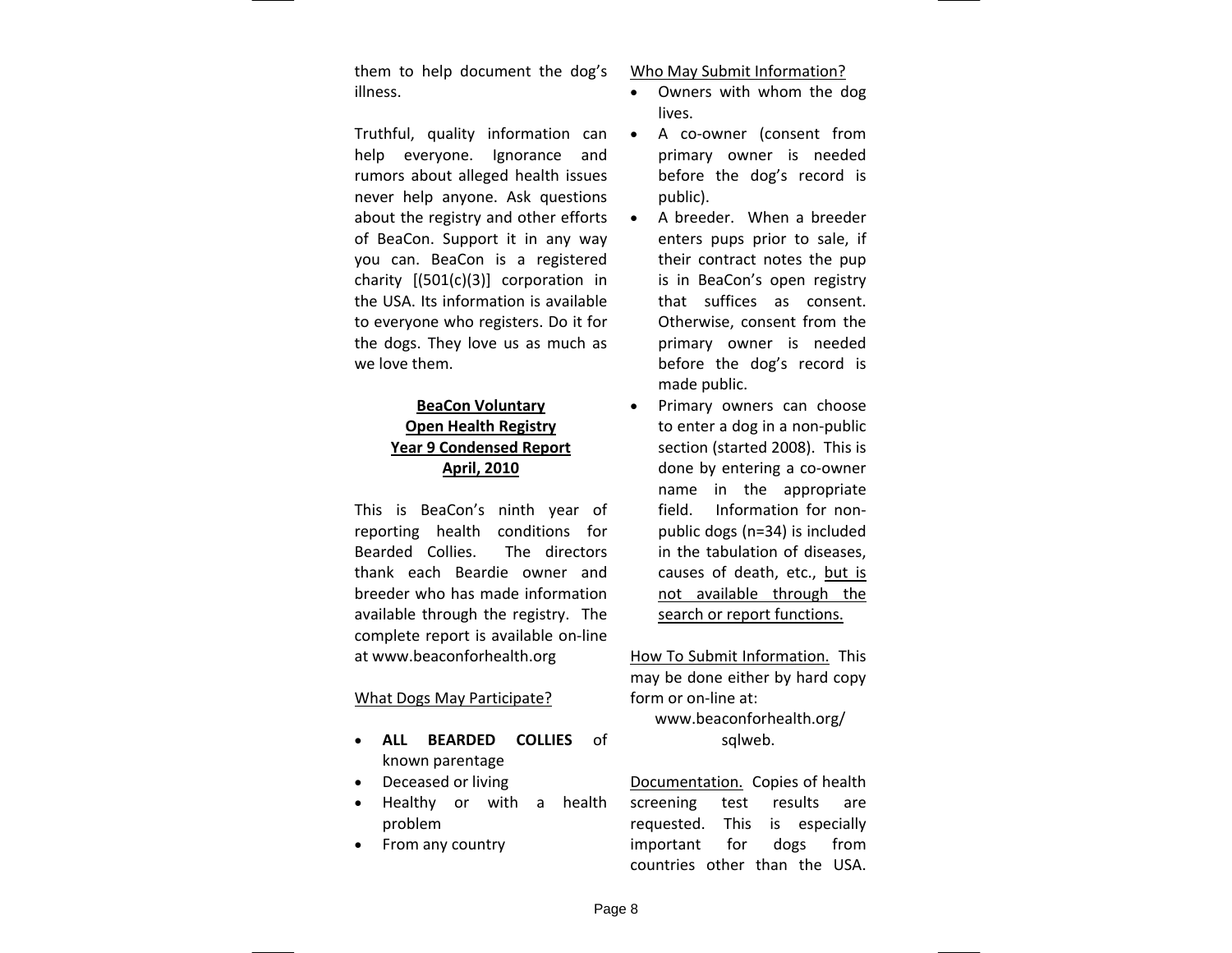We attempt to validate the information for USA dogs through the on‐line registry databases of OFA or CERF. Health screening tests that have not beensubmitted to another registry can be included in BeaCon's registry. Preferably, <sup>a</sup> copy of the exam form is sent to BeaCon; e.g., <sup>a</sup> copy of the CERF ophthalmol‐ ogists' exam for an eye exam.

Use of search and report functions is free to anyone who is registered, starting March 2009. There are 160 registered users who do not have dogs in the open registry.

# Pedigrees and Coefficient of Inbreeding (COI)

Pedigrees are generated with Breeder's Assistant, beginning January 2006. If an error is found in <sup>a</sup> pedigree, please notify E. Sell (beaconbb@bellsouth.net) with the correct information. The COI is the mathematical definitionthat elucidates closeness of relationship in <sup>a</sup> pedigree. It is usually expressed as <sup>a</sup> percentage; the higher the number the closer the relationship. Basic principles are that inbreeding only exists if the ancestor appears on both sire's and dam's side of the pedigree. The COI displayed at the top of the pedigree is calculated for 10 generations.

### Resistance and Dilemmas

Uncertainty about entering dogs into this open health registry persists. People are fearful that <sup>a</sup> breeder and his/her kennel will be maligned. That is an honest fear because it has happened multiple times and across breeds. BeaCon's board encourages owners and breeders alike to give consideration to balancing such fear with the importance of establishing <sup>a</sup> record of the breed's health.

New breeders in particular face limited amounts or selectively offered information from which to make informed decisions. If you are <sup>a</sup> new breeder make sure that you ask to see the original health screening certificates for proposed mates. You can also check these certifications on the OFA Web site (<u>www.offa.org</u>) by entering <sup>a</sup> dog's AKC registration # or registered name. If you

**"This is the beginning of <sup>a</sup> new day. You have been given this day to use as you will. You can waste it or use it for good. What you do today is important be‐ cause you are exchanging <sup>a</sup> day of your life for it. When tomor‐ row comes, this day will be gone forever; in its place is something that you have left behind...let it be something good." Unknown**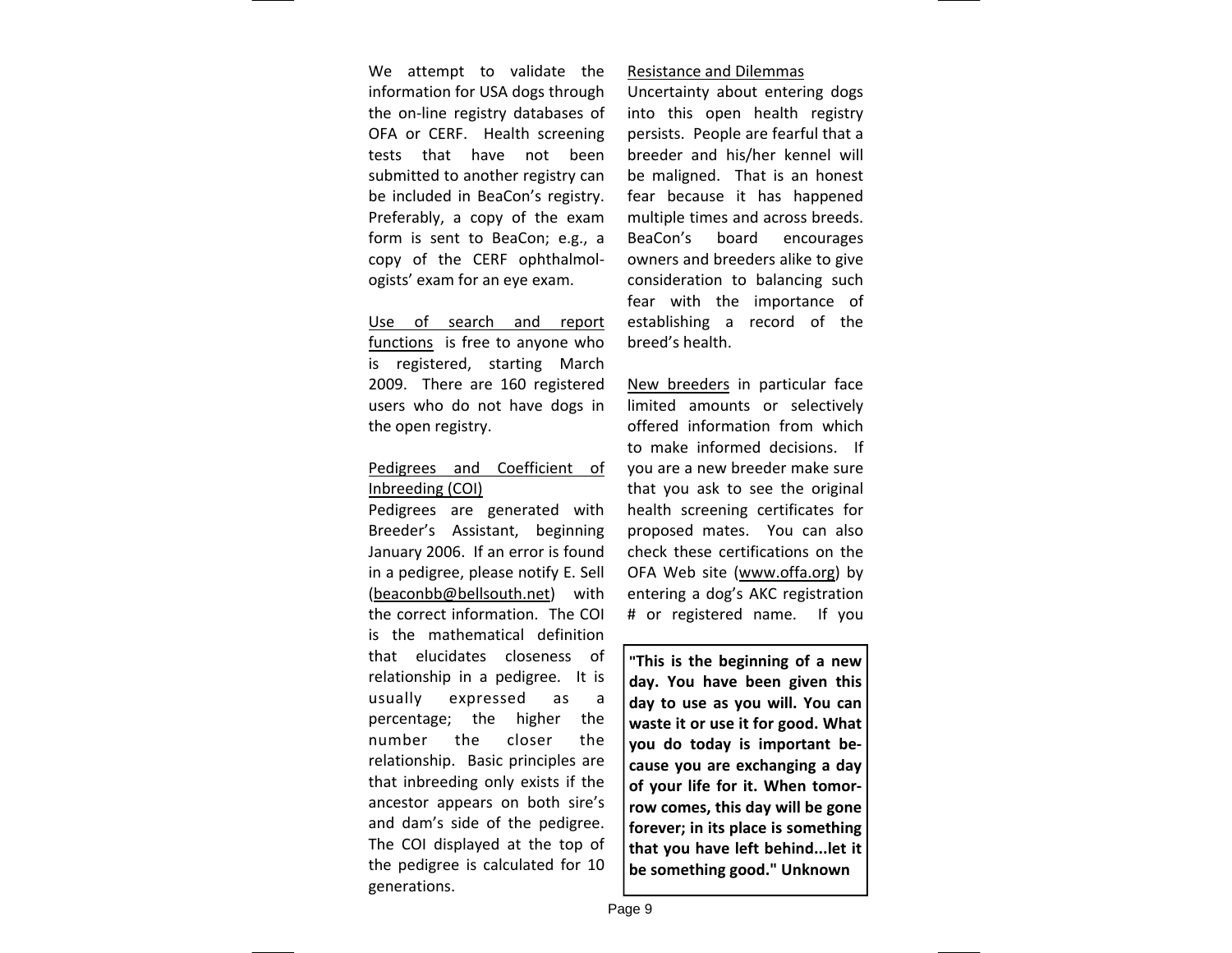don't find the expected certification for a dog of breeding age it is prudent to suspect that the dog failed to meet the standard for that test. If the prospective mate has <sup>a</sup> CHIC #, be aware that the required tests do not have to be normal to obtain a CHIC #. You must ask to see the certificates (or do the online check). If you are in <sup>a</sup> country other than the USA and do not have on‐ line access to verify test results, then you should ask to see the certificate or letter or form with evaluation results.

### Use of Data and Caveats

Viewers of the open health registry data are responsible for interpretation and use of the information. The purpose of this registry is to give objective data on disease and wellness, not to draw conclusions about any particular line, sire, or dam. Currency of health information is dependent on owner updating and every effort is made to reach owners of all living dogs in the registry. A caveat for disease frequencies is that they apply to this specific population of Bearded Collies. Whether the findings are applicable to the general population of Beardies awaits more entries frommore countries.

We caution the reader that <sup>a</sup> sire or dam cannot be assumed to be a carrier of an undesirable genetic trait simply because that health problem is reported in <sup>a</sup> single progeny. Furthermore, the expression of many genetic diseases may be influenced by environmental factors, many of which are still unknown. Even when several dogs from the same line are reported with the same problem, you cannot assume that the problem occurs with high frequency in that line. You have to know the status of the other dogs from that line, too. Many hereditary problems, other than those transmitted by an autosomal dominant mode of inheritance, involve healthy parents, one or both of whom are carriers of the genes responsible.

The inclusion of dogs in this registry is by the free choice of the owner/co‐owner. Absence of dogs from this registry is also by the free choice of the owner/co‐ owner. Notice of the registry's availability is made through BeaCon's newsletter (Lighting the Way) and web site Beardie internet lists.

**"I find the great thing in this world is not so much where we stand, as in what direction we are moving." Oliver Wendell Holmes**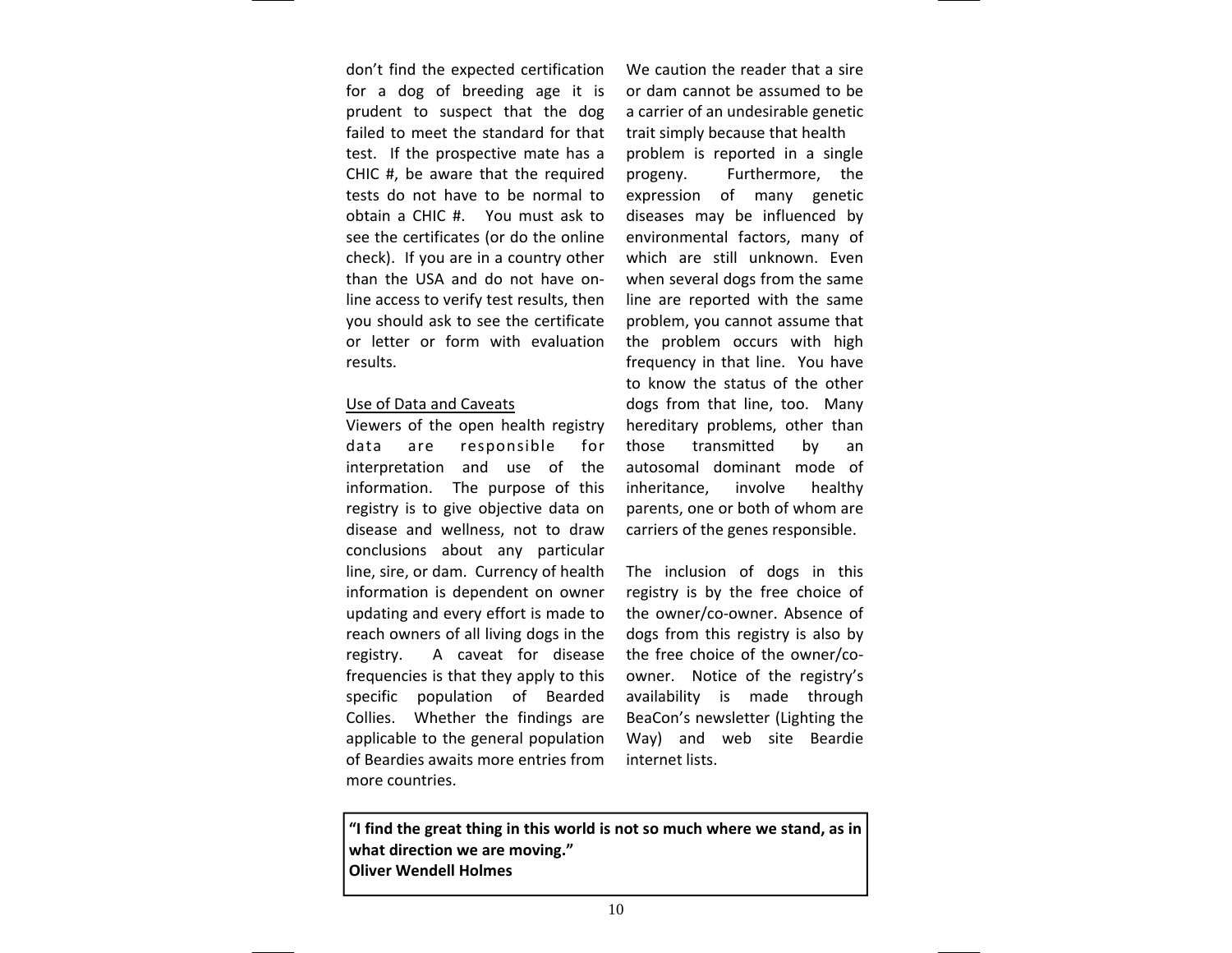## **Notice of Copyright**

All information contained in this report is fully copyrighted by the Bearded Collie Founda‐ tion for Health (BeaCon). Per‐ mission is granted to print in‐ formation only *for personal use or for publication in educational materials for Bearded Collie owners.* Nothing obtained from the information available herein may be published in any form, whether for profit or not, without permission of BeaCon.

Respectfully submitted,

the Board of Directors for the Bearded Collie Foundation for Health (BeaCon)

Cindy Alspaugh Linda AronsonDenise Barley Elizabeth Coolidge‐Stolz CJ del ValleKaren Drummond Judy Howard Jana Jezkova Richard Masley Elsa Sell

March 15, 2010

## **SLO and Control Blood Samples**

**Dr. Oberbauer's lab is willing to re‐ ceive and store blood samples from Beardies with SLO of any age (biopsy proven or veterinarian diagnosed by clinical findings), and from normal Beardies over the age of 7 years. If there is enough interest and sample collection, we will work on funding for a DNA study, similar to the work already done on Addisonian and hy‐ pothyroid Beardies. If you would like to participate, contact Elsa at:**

**beaconbb@bellsouth.net for information about blood sample needed and paperwork.**

### **SLO – Breeder Help Needed**

**As noted in the reflections column and year 9 report of the open registry, BeaCon is asking for breeder's help to gather information on health of affected dog's littermates and family. Cindy Alspaugh is coordinating the breeder surveys and has attempted to contact breeders by email. Some have responded; other haven't yet. With SLO the second most common autoimmune problem reported in the open registry, breeder cooperation is needed to help solve the problem. If an owner with <sup>a</sup> Beardie having SLO has not yet completed <sup>a</sup> survey, contact either Cindy or Elsa (email addys at the end of the newsletter**.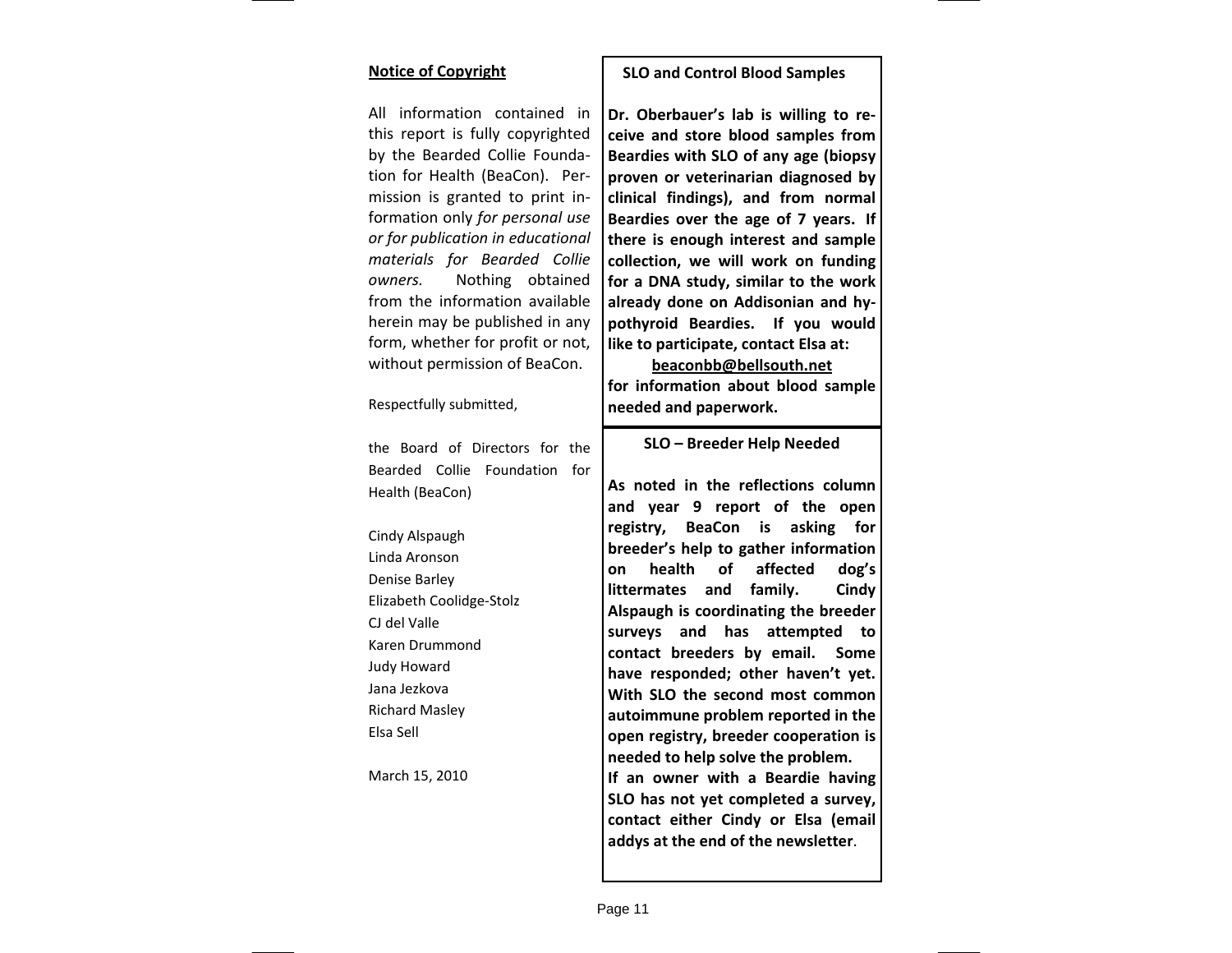#### How Many Beardie Collies are Registered in the USA and UK?

Data for the last 10 years are included (see the on‐line report for earlier years). Denise Barley provided the UK figures.

|      | <b>USA</b> |                      |                         |  |                             |  |                        |
|------|------------|----------------------|-------------------------|--|-----------------------------|--|------------------------|
| Year |            | # Dogs<br>Registered | # Litters<br>Registered |  | # Pups in<br><b>Litters</b> |  | Av # $pups/$<br>Litter |
| 2009 |            | 331                  | 78                      |  | 445                         |  | 5.7                    |
| 2008 |            | 393                  | 82                      |  | 421                         |  | 5.1                    |
| 2007 |            | 413                  | 110                     |  | 603                         |  | 5.5                    |
| 2006 |            | 447                  | 90                      |  | 537                         |  | 5.2                    |
| 2005 |            | 485                  | 109                     |  | 658                         |  | 6.0                    |
| 2004 |            | 562                  | 150                     |  | 842                         |  | 5.6                    |
| 2003 |            | 543                  | 154                     |  | 897                         |  | 5.8                    |
| 2002 |            | 587                  | 159                     |  | 943                         |  | 5.9                    |
| 2001 |            | 620                  | 165                     |  | 953                         |  | 5.8                    |
| 2000 |            | 682                  | 183                     |  | 1031                        |  | 5.6                    |
| 1999 |            | 614                  | 196                     |  | 1202                        |  | 6.1                    |

|      |                             | <b>UK</b>                      |                             |                               |
|------|-----------------------------|--------------------------------|-----------------------------|-------------------------------|
| Year | # Dogs<br><b>Registered</b> | # Litters<br><b>Registered</b> | # Pups in<br><b>Litters</b> | $Av \# \text{pups}$<br>Litter |
| 2009 | 528                         | 90                             | 528                         | 5.9                           |
| 2008 | 643                         | 113                            | 643                         | 5.7                           |
| 2007 | 606                         | 98                             | 606                         | 6.2                           |
| 2006 | 720                         | 119                            | 720                         | 6.1                           |
| 2005 | 650                         | 113                            | 650                         | 5.8                           |
| 2004 | 821                         | 129                            | 821                         | 6.4                           |
| 2003 | 668                         | 109                            | 668                         | 6.2                           |
| 2002 | 901                         | 140                            | 901                         | 6.4                           |
| 2001 | 721                         | 121                            | 721                         | 6.0                           |
| 2000 | 952                         | 150                            | 952                         | 6.4                           |
| 1999 | 1034                        | 175                            | 1034                        | 5.9                           |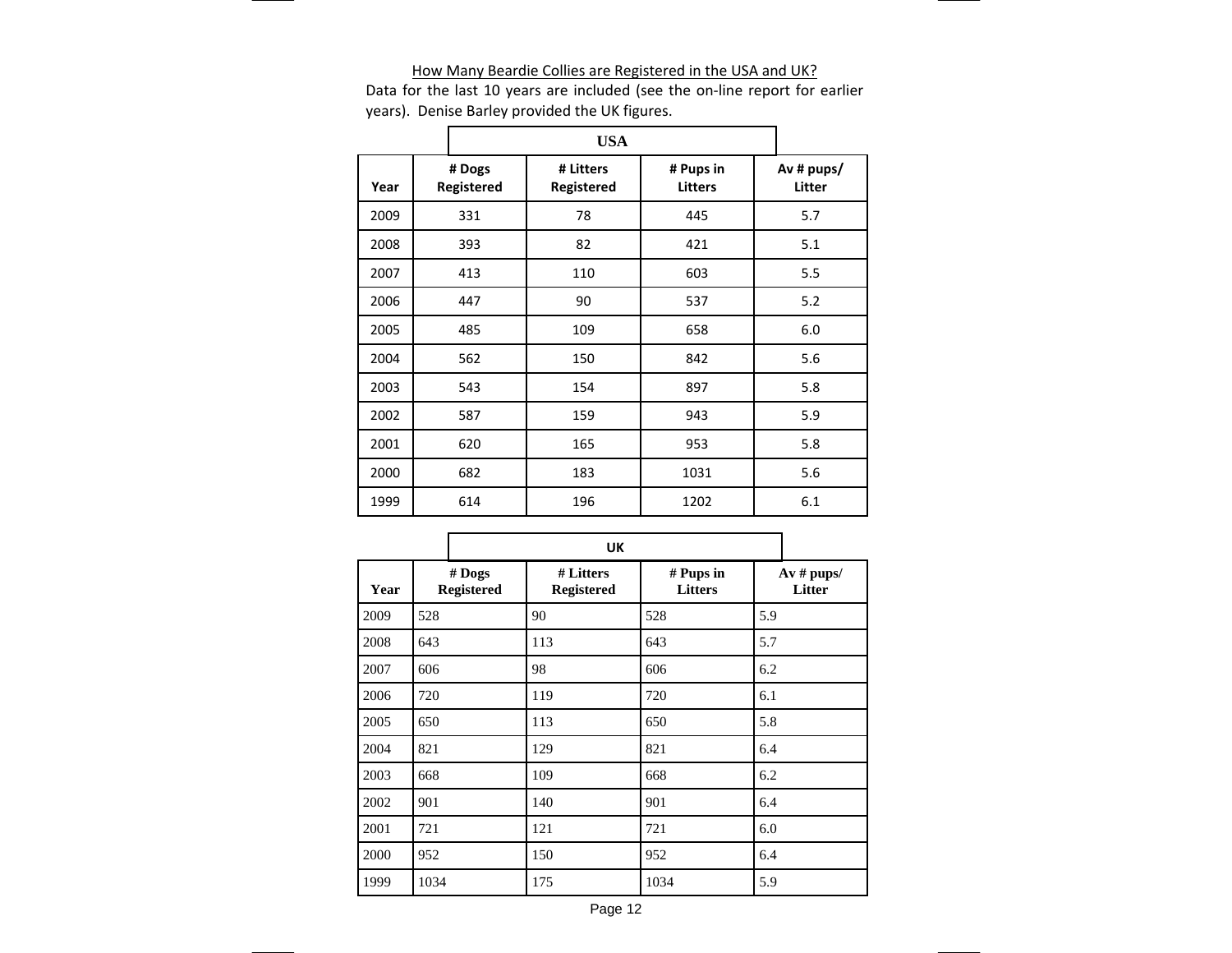### Number of Owners and Dogs

There are 606 participating owners, an increase of 46 from the previous year, and 1570 Beardies, an increase of 144. The geographic distribution of owners is given in the full report. There was little change from last year in the frequency of the most common health problems; fear issues and autoimmune problems continue to lead the list. The frequency of health screens is also little changed. Puppy mortality is 5% stillborn and an additional 7‐8% dying by 6 weeks of age.

| Item               | #    |                      |
|--------------------|------|----------------------|
| <b>Dogs</b>        | 1570 |                      |
| Location           |      | % of total dogs      |
| <b>USA</b>         | 753  | 48.0                 |
| United Kingdom     | 329  | 32.0                 |
| <b>Netherlands</b> | 89   | 5.7                  |
| Australia          | 83   | 5.3                  |
| Canada             | 83   | 5.2                  |
| Germany            | 59   | 3.7                  |
| Czech Republic     | 57   | 3.6                  |
| Finland            | 37   | 2.4                  |
| Belgium            | 22   | 1.4                  |
| Others             | 59   | 3.8                  |
| Sex - male         | 705  | 44.9% of all dogs    |
| intact             | 399  | 25.4% of male dogs   |
| castrated          | 294  | 41.7% of male dogs   |
| unknown            | 12   |                      |
| Sex - female       | 865  | 55.1% of all dogs    |
| intact             | 435  | 50.3% of female dogs |
| spayed             | 420  | 48.6% of female dogs |
| unknown            | 10   |                      |

## Demographic Information

# **Healthy.**

The percentage of healthy dogs was 47.4% in year 7, 55.8% in year 8, and 53.4% in year 9. This trend toward healthier Beardies may reflect an increased entry of younger dogs and/or failure of owners to update and provide information about health problems.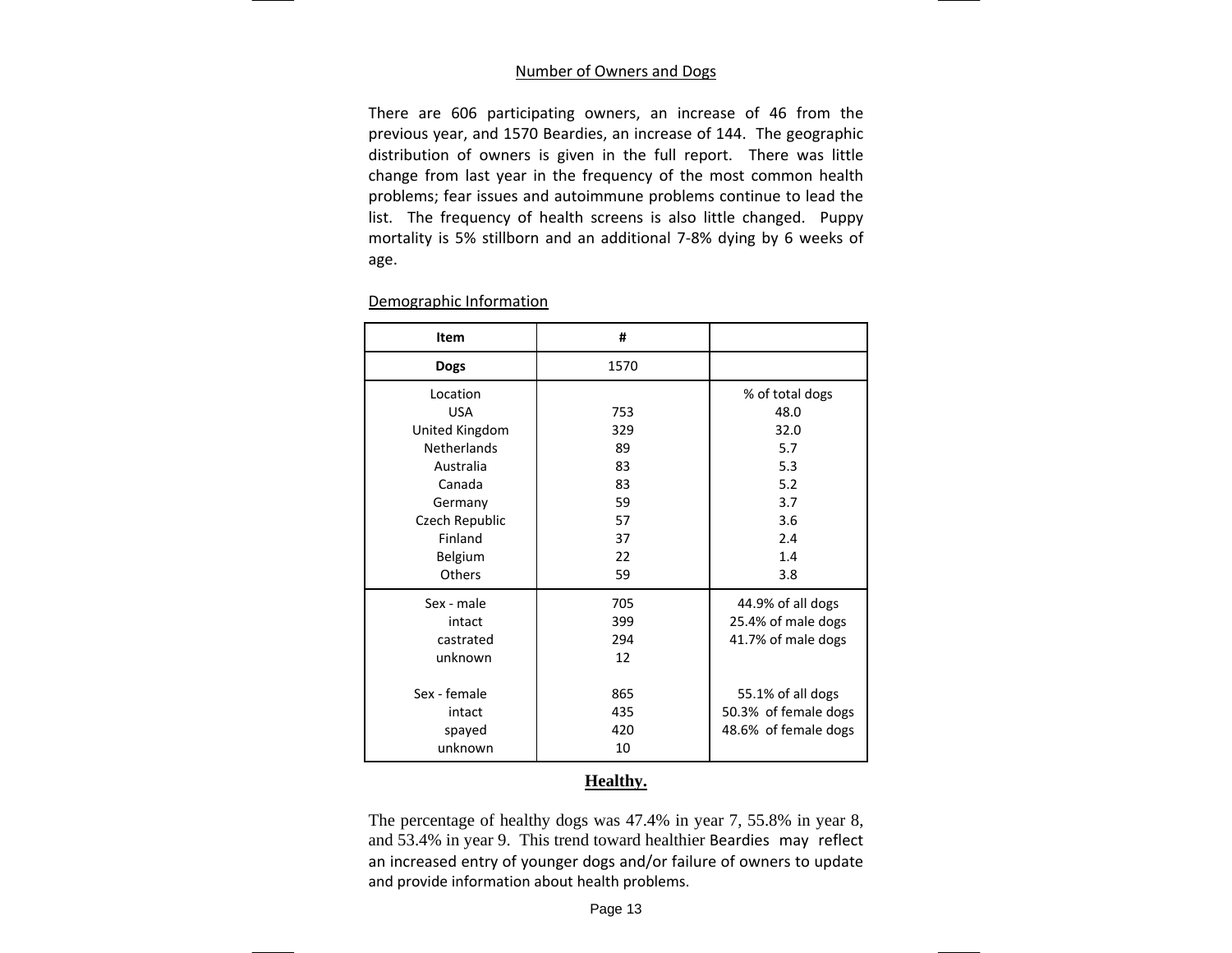Health Problem Frequency is calculated if there are more than 20 cases. Some owners entered health problems only into update notes, so that information was transferred to <sup>a</sup> health record for <sup>a</sup> more accurate accounting.

| <b>Health Problem</b>                         | # of Dogs | % of All Dogs |
|-----------------------------------------------|-----------|---------------|
| None                                          | 838       | 53.4%         |
| Fear, loud sharp noises                       | 185       | 11.8%         |
| Autoimmune diseases<br>(see separate section) | 181       | 11.5%         |
| Hypothyroidism*                               | 116       | 7.4%          |
| Cancer (all types)**                          | 115       | 7.3%          |
| Umbilical hernia                              | 64        | 4.1%          |
| Hip dysplasia                                 | 53        | 3.4%          |
| Dietary allergy/food intolerance              | 32        | 2.0%          |
| Cataract                                      | 32        | 2.0%          |
| Aggression, all types                         | 30        | 1.9%          |
| Atopy                                         | 29        | 1.0%          |
| Fear, other                                   | 26        | 1.7%          |
| Allergy, flea bite                            | 25        | 1.6%          |
| Depigmentation                                | 23        | 1.5%          |
| Inflammatory bowel disease                    | 22        | 1.4%          |
| Teeth, overshot                               | 18        |               |
| Vaccination reaction                          | 17        |               |
| Pyometra                                      | 17        |               |
| <b>Hearing loss</b>                           | 16        |               |
| Cognitive dysfunction                         | 15        |               |
| Cryptorchid                                   | 15        |               |
| Hot spots                                     | 15        |               |
| Nail problems, other                          | 13        |               |
| Monorchid                                     | 14        |               |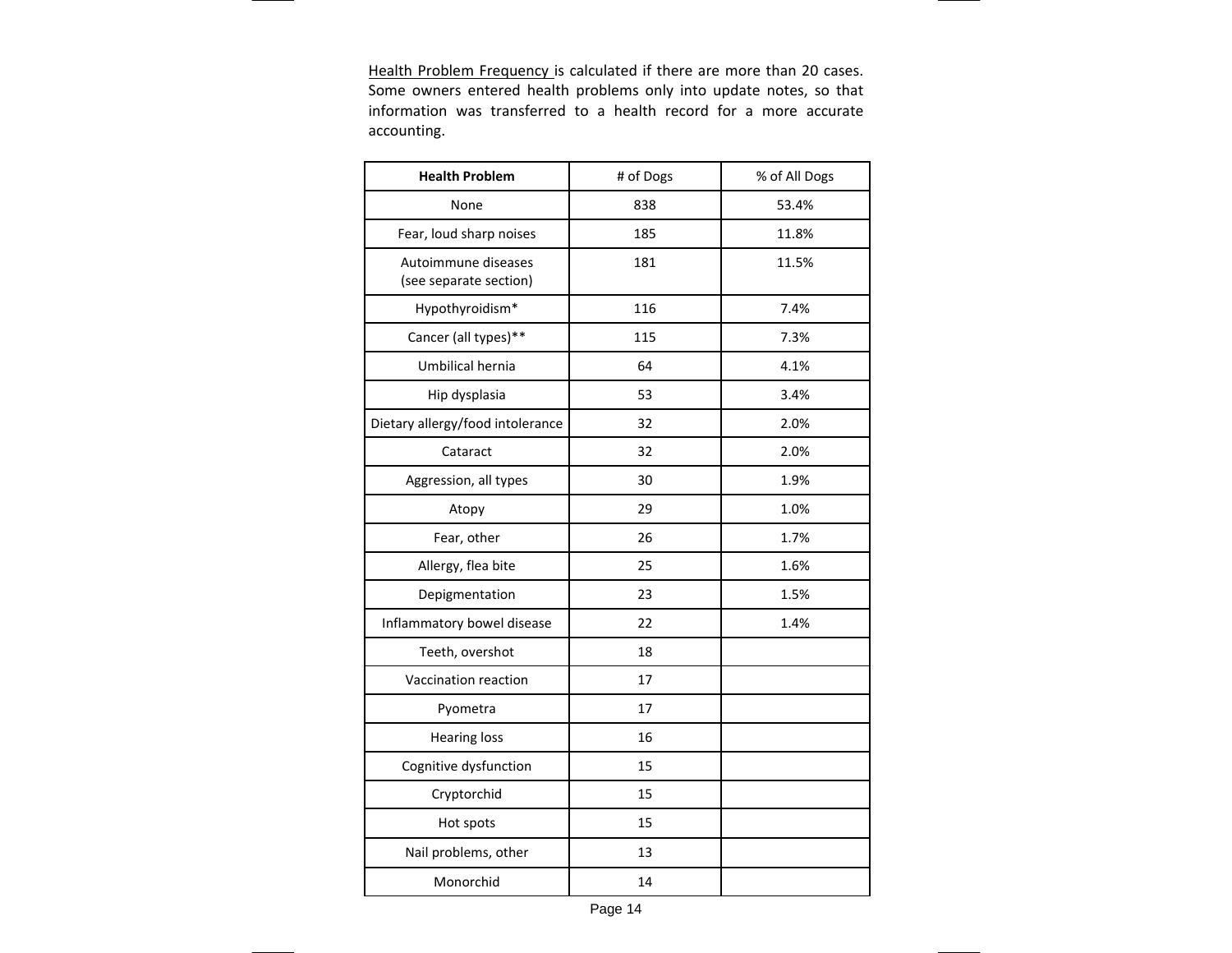| <b>Health Problem</b>     | # of Dogs | % of All Dogs |
|---------------------------|-----------|---------------|
| <b>Hyperactivity</b>      | 13        |               |
| Cushing's disease         | 13        |               |
| Kidney failure            | 13        |               |
| Obsessive compulsive      | 11        |               |
| Epilepsy, idiopathic      | 11        |               |
| Exercise induced collapse | 8         |               |
| Diabetes mellitus         | 2         |               |

Note: Some cases of depigmentation can be autoimmune in nature (e.g., vitiligo, or associated with lupus or pemphigus). Since there are other causes of depigmentation, it was not placed into the table with autoimmune diseases. Cataracts – age of onset wasn't given for 5, at or over the age of 8 in 17 (i.e., related to older age most likely), and under the age of 8 in 10. An additional 6 had punctate cataracts.

\* The incidence of autoimmune thyroiditis in the open health registry dogs is unknown; data from OFA labs suggest it is of relatively low incidence – 1.3% of 380 having OFA panels (with 1.1% idiopathic hypothyroidism, 13.7% equivocal, 83.9% normal).

**\*\*** Cancer diagnoses are listed below (see the online OHR search facility for a look at the less common cancers ‐ select cancer, other). To assure an accurate count, the cancer causes of death are checked against <sup>a</sup> dog's health problem list. If such <sup>a</sup> diagnosis had not been added to the health problem list by the owner, it was added by the database administrator.

- mammary 11
- nasal 11
- liver 10
- stomach ‐ 9
- skin (various types) ‐ 8
- bone 7
- spleen  $-7$
- hemangiosarcoma (plus 1 of liver and spleen), fibrosarcoma or sarcoma – 4
- kidney, testicular, pancreas (1 was insulinoma)  $-3$  each
- abdominal, small intestine  $-2$  each
- other 44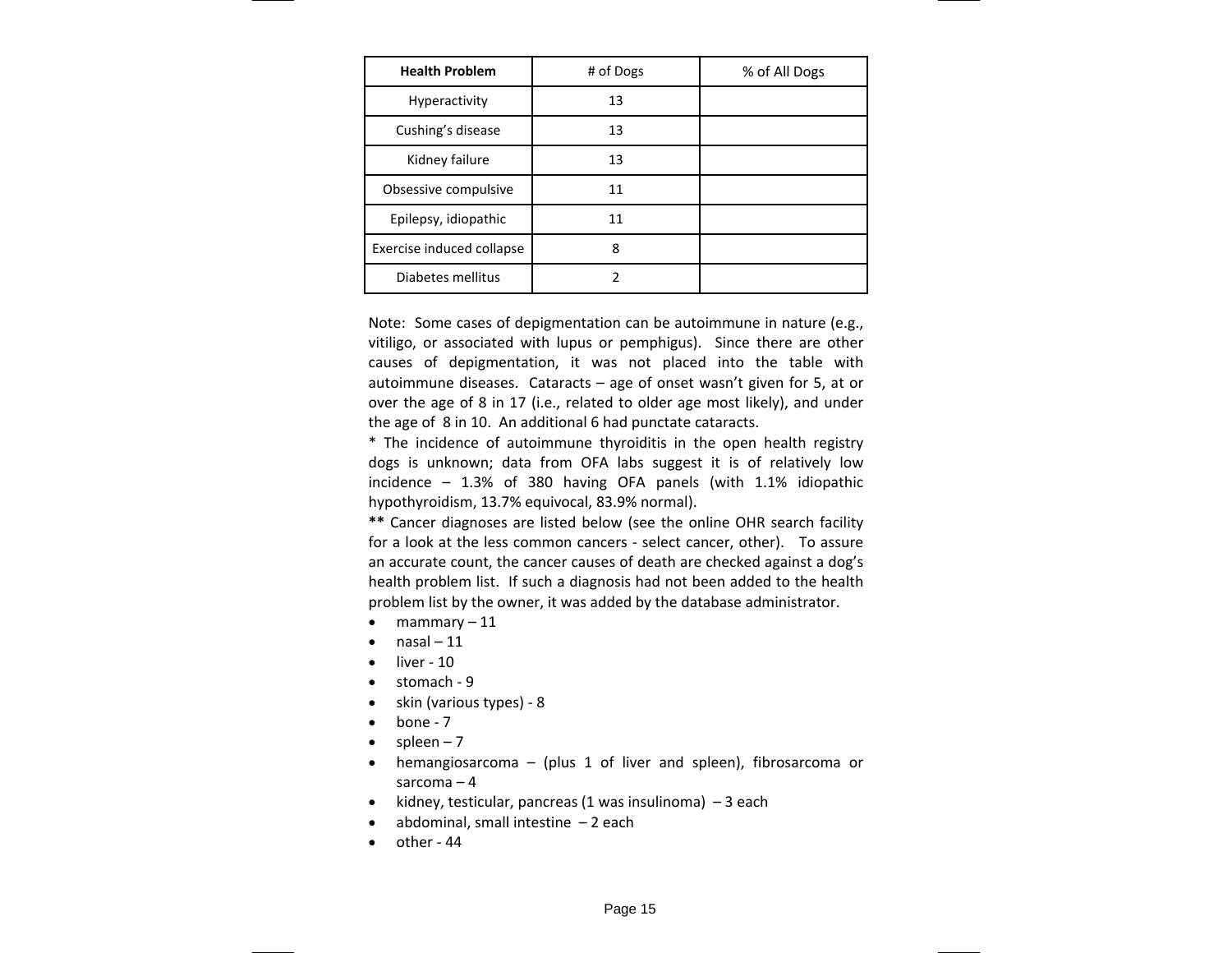With the low necropsy rate and the fact that either <sup>a</sup> primary site is unknown or the diagnosis was "suspected" cancer, it is not possible to be certain which are the most prevalent cancers in the breed.

#### Autoimmune (A/I) Disease

The number of individual A/I diseases was 216. The number of dogs having A/I disease(s) was 181, or 11.5% of all dogs. Although the frequencies appear to be unduly high in this population of Bearded Collies, it is not known if the figures are applicable to the general population of Bearded Collies worldwide. There was <sup>a</sup> small increase in the number of cases for most diseases this year; the increase for SLO was greater, likely due to the research focus on SLO for the past year and <sup>a</sup> half.

| <b>Disease</b>                              | #  | % of All Dogs | #(%) with >1 A/I<br>disease** |
|---------------------------------------------|----|---------------|-------------------------------|
| Addison's disease<br>(hypoadrenocorticism)  | 69 | 4.4%          | 11 (15.9%)                    |
| Symmetrical lupoid<br>onychodystrophy (SLO) | 48 | 3.1%          | 8 (16.7%)                     |
| Inflammatory bowel disease<br>(IBD)         | 22 | 1.4%          | 6(27.2%)                      |
| Autoimmune hemolytic<br>anemia (AIHA)       | 20 | 1.3%          | 5(25%)                        |
| Systemic lupus erythematosus<br>(SLE)       | 18 | 1.2%          | 5(33.3%)                      |
| Rheumatoid arthritis*                       | 12 | 0.8%          | 5 (41.7%)                     |
| Immune-mediated<br>thrombocytopenia (ITP)   | 10 |               | 6(60%)                        |
| Pemphigus                                   | 7  |               | 4 (57%)                       |
| Discoid lupus erythematosus                 | 4  |               | 2(50%)                        |
| <b>Myositis</b>                             | 3  |               | 1 (33%)                       |

\* These include cases of suspected immune polyarthritis

\*\*This does not include hypothyroidism because thyroid panels were not available until recent years.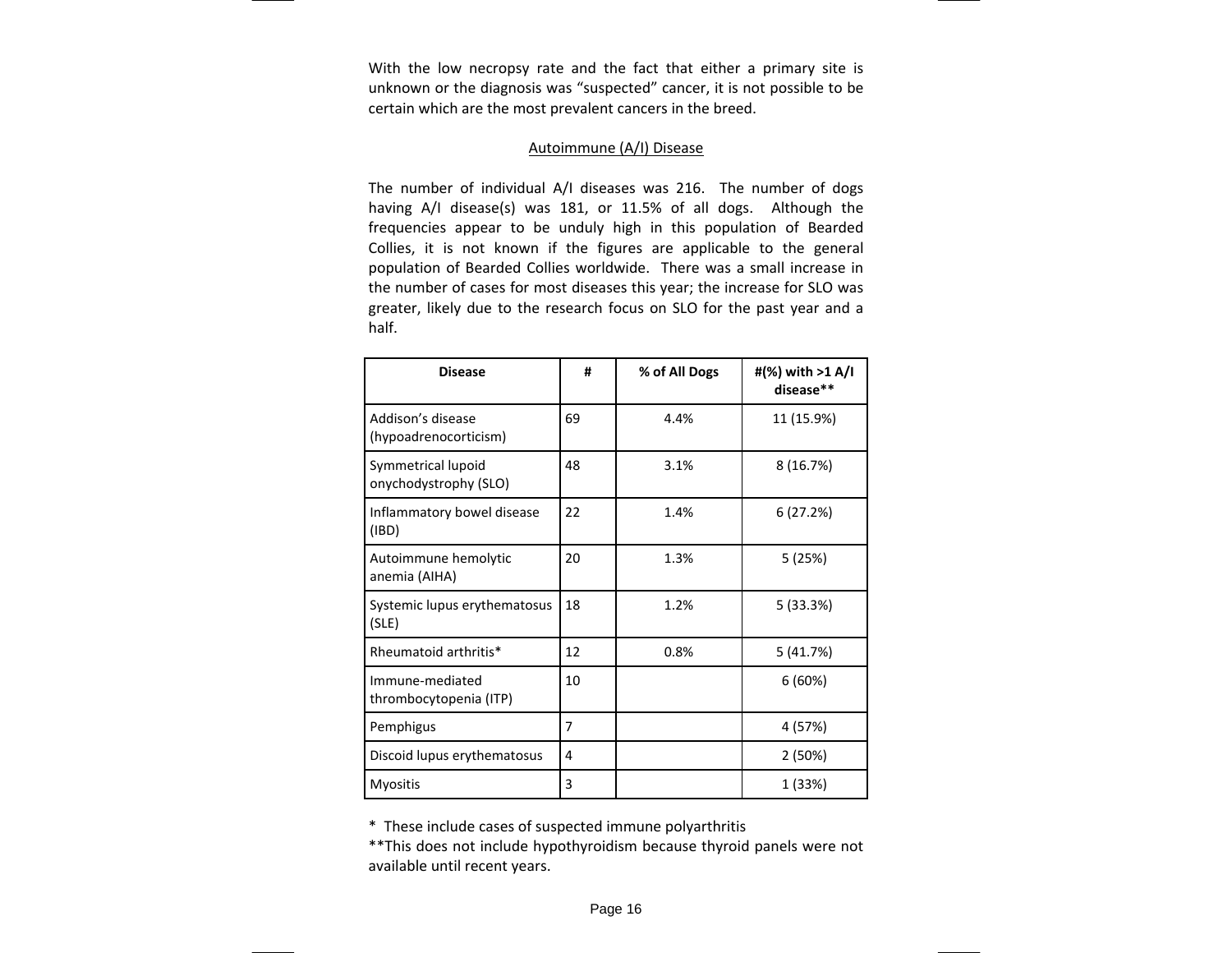25 dogs had more than one disease:

- 18 dogs had 2 A/I diseases
- 5 dogs had 3 A/I diseases
- 2 dogs had 4 A/I diseases

## **Addisonian dogs**

- 16 (23.2%) are hypothyroid
- 20 (29%) have fear of loud sharp sounds
- 9 (13%) have at least one other A/I disease

# **SLO dogs**

- 6 are hypothyroid
- 3 each have pemphigus and Addison's
- 2 have rheumatoid arthritis
- 1 each has SLE and AIHA

**Average Age of Onset**



A younger average age of onset exists for Addison's disease, SLO, and IBD in this population of Bearded Collies; the average for AIHA and SLE is 2 years or more higher.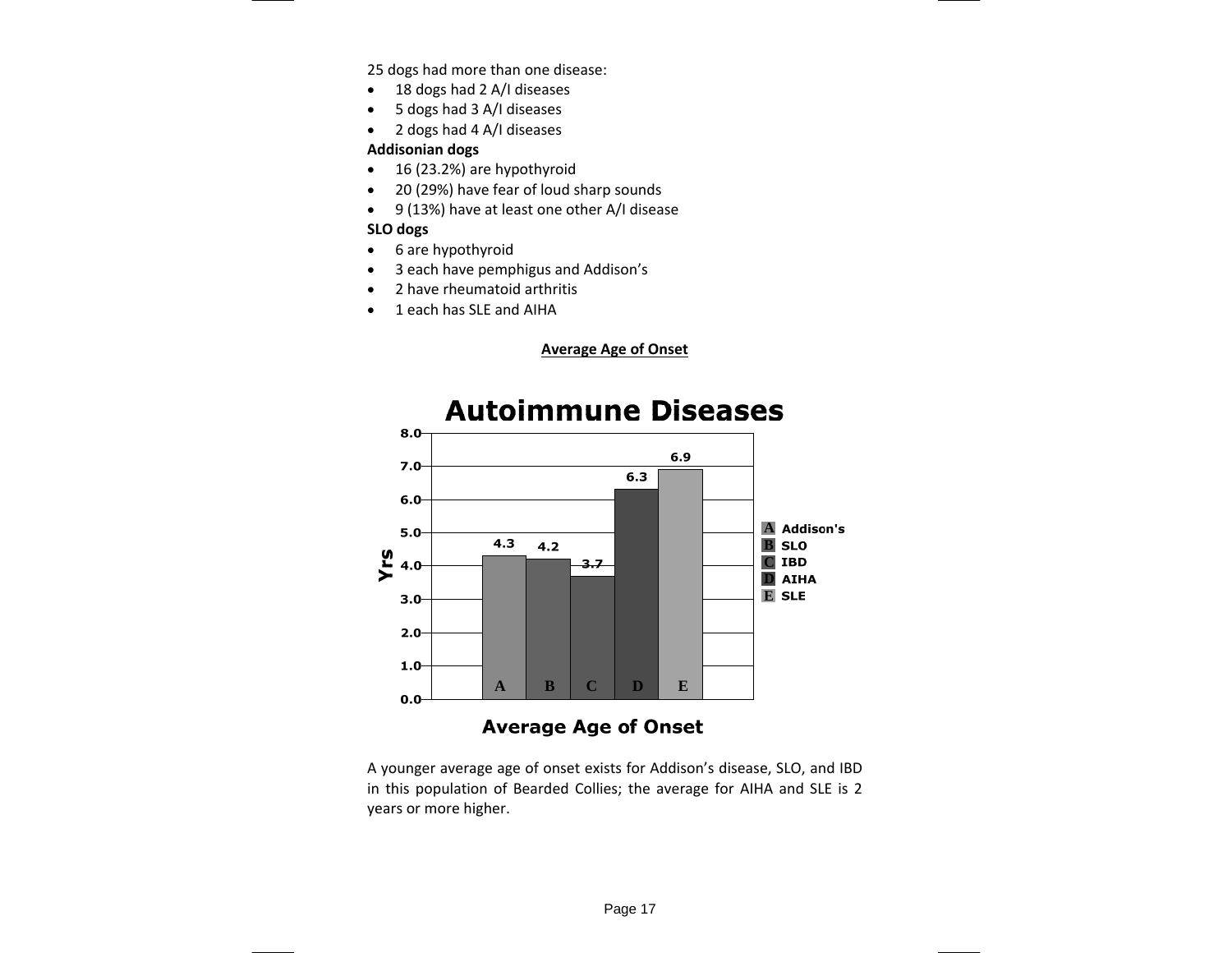| <b>Screening Test Done</b> | #   | % of All Dogs |
|----------------------------|-----|---------------|
| <b>Hips</b>                | 601 | 38.3%         |
| Eyes                       | 544 | 34.7%         |
| Thyroid                    | 397 | 25.3%         |
| Elbows                     | 121 | 7.7%          |
|                            |     |               |
| Hips and eyes              | 305 | 19.4%         |
| Hips and elbows            | 183 | 11.7%         |
| Hips and thyroid           | 117 | 7.5%          |
|                            |     |               |
| Hips, eyes, and thyroid    | 144 | 9.2%          |
|                            |     |               |
| MDR-1                      | 22  |               |
| Von Willebrand Disease     | 11  |               |

**Health Screening Tests**

The frequency of individual health screening tests and the various combinations were minimally changed from the previous year. Mutation of the MDR‐1 gene results in an inability of the blood‐brain barrier to exclude certain drugs (such as ivermectin) from the CNS resulting in neurological disease. In rough and smooth Collies one in five dogs carries this gene mutation. No tested Beardies have the MDR‐1 mutation, and the same was true for the 97 purebred Bearded Collies tested for the mutation at the 2006 BCCA national specialty.

## Reproductive Outcome

Dogs. There were 129 with reproductive history recorded; only 56 had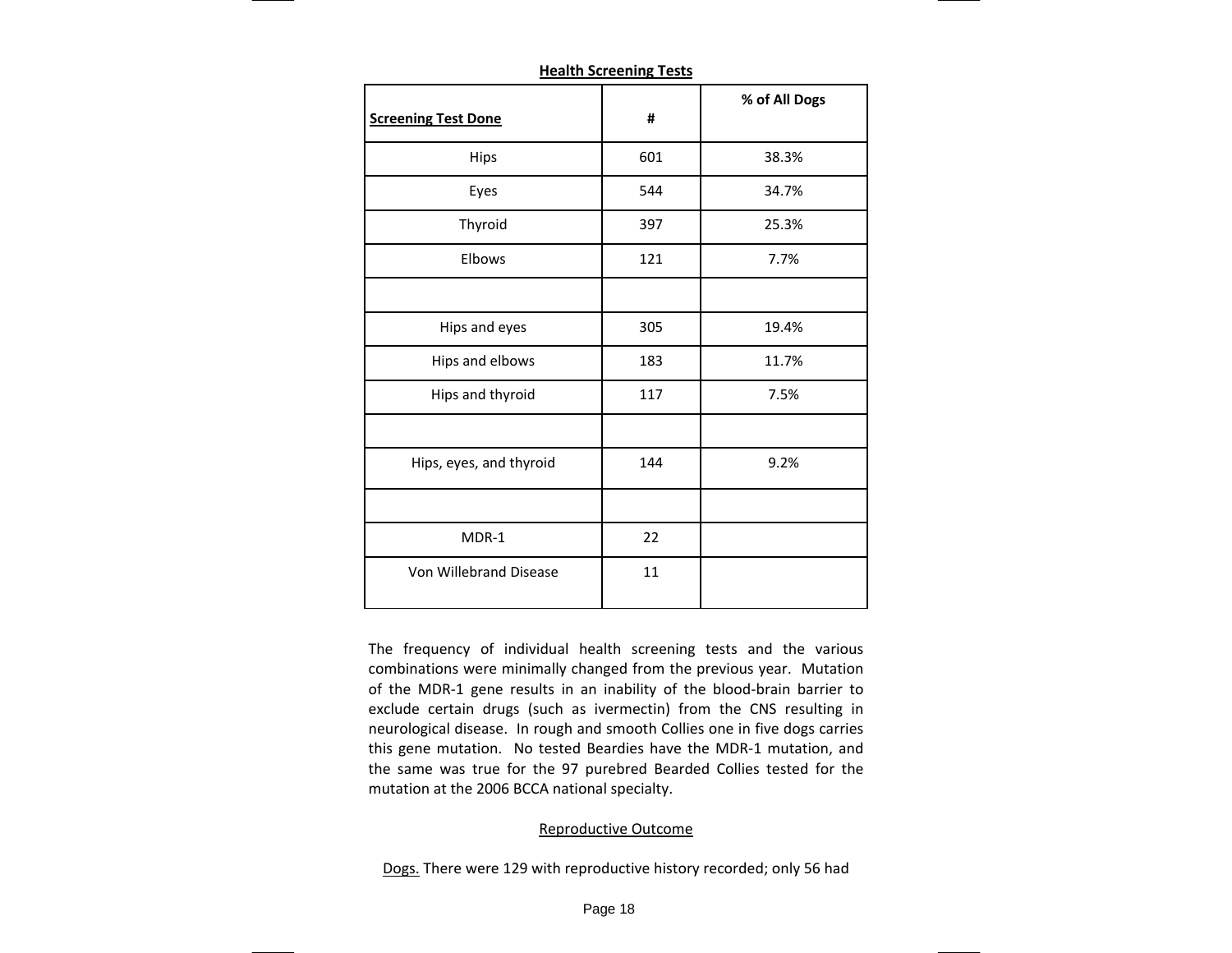semen checked and few of those had much detail; 129 were bred. The following table shows the number of bitches bred, the number of litters and puppies produced

| Item                          | #    | Av |
|-------------------------------|------|----|
| <b>Bitches</b> bred           | 430  | 3  |
| Litters produced              | 390  | 3  |
| Total puppies produced        | 2288 | 21 |
| Total female puppies produced | 989  | 10 |
| Total male puppies produced   | 993  | 10 |

Not all breedings resulted in <sup>a</sup> pregnancy. For some dogs the number of puppies produced was not given.

Problems developing in the dogs' progeny were:

| <b>Health Problem</b> | # dogs producing<br>problem | # progeny with problem |
|-----------------------|-----------------------------|------------------------|
| Addison's             | 7                           | 14                     |
| <b>SLO</b>            | 8                           | 13                     |
| <b>SLE</b>            | 2                           | 2                      |
| Hypothyroid           | 10                          | 11                     |
| Other                 | 11                          | 15                     |
| Cryptorchid           | 16                          | 34                     |

<u>Bitches.</u> 260 bitches were successfully bred; they produced 484 pregnancies for 421 litters and 2777 pups. Cesarean section delivery was done in 45 (10.7% of all litters). Breeding methods that resulted in live pups were: Natural ‐ 297 (70.6%); A/I fresh ‐ 48 (11.4%); A/I chilled ‐ 19 (4.5%); A/I frozen ‐ 11 (2.6%); A/I operative ‐ 13 (3.1%); Natural and A/I fresh ‐ 12 (2.9%); unknown – 44.

The number of progeny and early identifiable issues are given in the next table.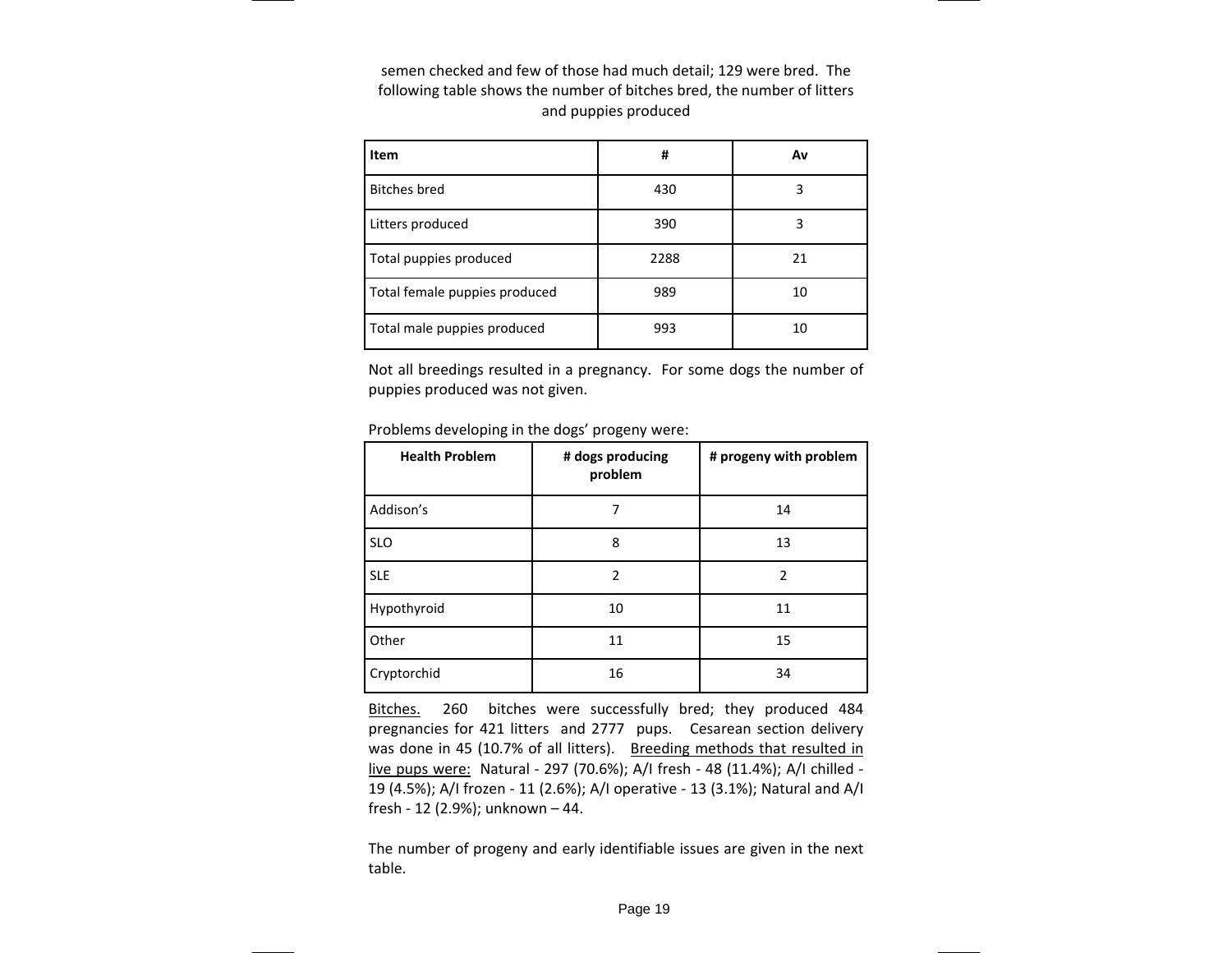| Male pups        |                |                                            |  |  |
|------------------|----------------|--------------------------------------------|--|--|
|                  | #              | % of total                                 |  |  |
| total born       | 1439           | $\overline{a}$                             |  |  |
| live born        | 1336           | 92.8%                                      |  |  |
| live @ 6 wks     | 1236           | 85.9%                                      |  |  |
|                  |                | % of those alive at 6 weeks with problem   |  |  |
| cryptorchid      | 73             | 5.9                                        |  |  |
| mismark          | 60             | 4.9                                        |  |  |
| umbilical hernia | 51             | 4.1                                        |  |  |
| bad bite         | 14             |                                            |  |  |
| poor pigment     | 12             |                                            |  |  |
| cleft palate     | 3              |                                            |  |  |
|                  |                | <b>Female pups</b>                         |  |  |
|                  | #              | % of total                                 |  |  |
| total born       | 1338           |                                            |  |  |
| live born        | 1268           | 94.8%                                      |  |  |
| live @ 6 wks     | 1169           | 87.4%                                      |  |  |
|                  |                | % of those alive at 6 weeks with a problem |  |  |
| mismark          | 63             | 5.4                                        |  |  |
| umbilical hernia | 52             | 4.5                                        |  |  |
| bad bite         | 13             | 4.1                                        |  |  |
| poor pigment     | 5              |                                            |  |  |
| cleft palate     | $\overline{2}$ |                                            |  |  |

**Specific later health problems in the progeny of bitches are shown in the next table.**

| <b>Health Problem</b> | # dams | # progeny |
|-----------------------|--------|-----------|
| Addison's             | 11     | 16        |
| <b>SLO</b>            | 10     | 13        |
| <b>SLE</b>            |        | 4         |
| Hypothyroid           |        | 10        |
| Other                 | 26     | 25**      |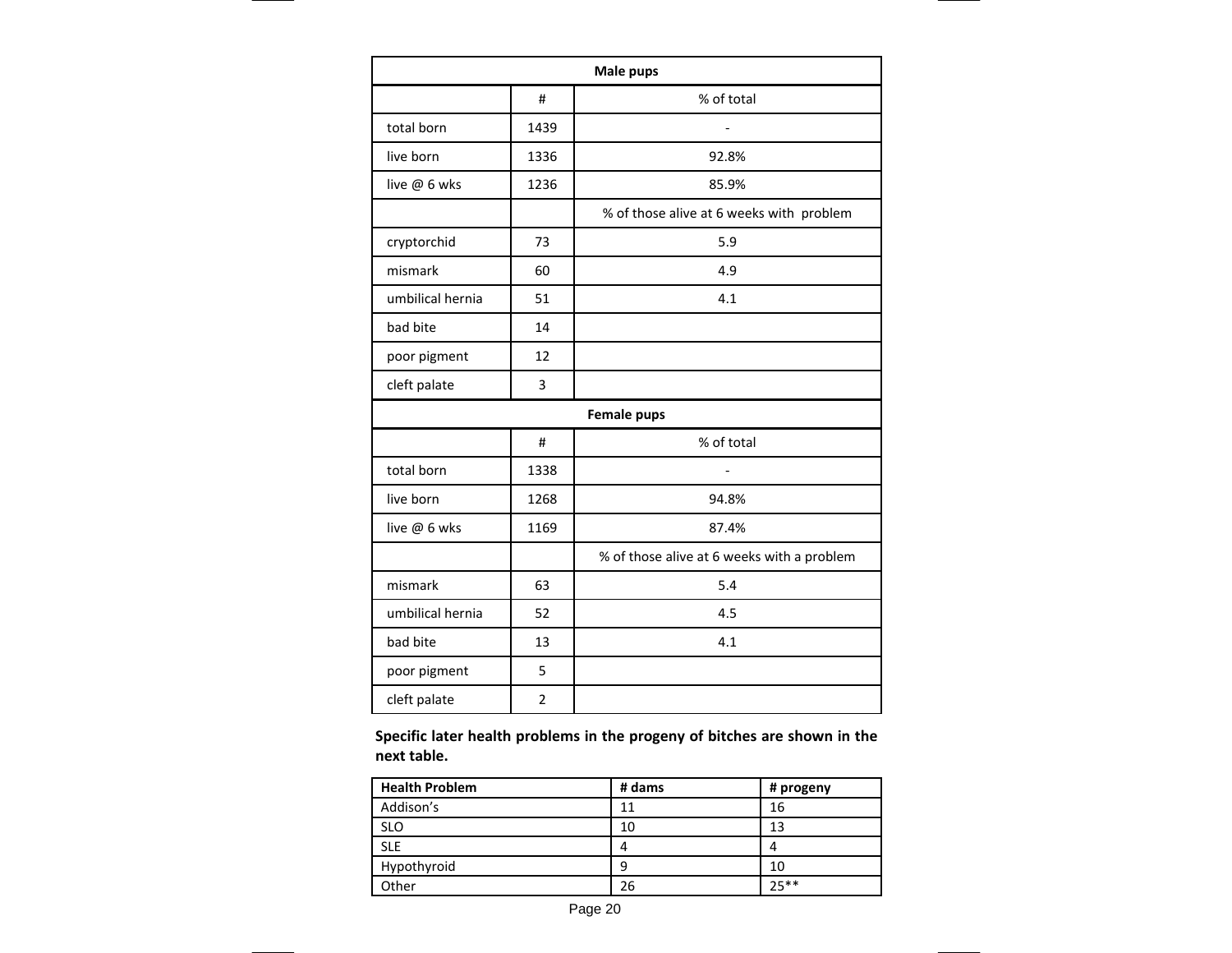- \* One bitch produced 6 Addisonian puppies
- \*\* Among the early, potentially congenital or heritable conditions were:
- 6 heart problems (3 PDA; 1 persistent right aortic arch; 1 murmur, diagnosis unknown; 1 heart anomaly, diagnosis unknown)
- 3 exocrine pancreatic insufficiency
- 2 renal dysplasia
- 1 each hyperthyroid, discoid lupus, autoimmune hemolytic anemia, pyelonephritis (early death at 3 wks), kidney failure (several died as young dogs), myositis, hip dysplasia, ulnar shortening.

#### Mortality

There were 381 (24.3%) deaths reported. The average age at death was 11.7 years. Some owners didn't provide information about cause of death. Other dogs may also be deceased but their owners have not responded to update requests.

Necropsies were conducted on 25 (6.6%) of the deceased dogs. Owners should remember that necropsies will sometimes be helpful in establishing the cause of death. If more necropsies were done in those where death is not due to very old age or is "unknown", there would certainly be more identifiable causes of death.

Mode of death was natural in 56, euthanasia in 283, accidental in 15, and not documented in 27.

Owners sometimes gave age of death, or month and year, or only year of death. For those, an estimated exact date of death was calculated from the information given by an owner by assigning the date as the first day of the month (if month and year were given) or assigning the date as 1/1/ yyyy (if only year was given). In no case did the assignment of estimated exact date of death change the age group that the dog was in for purposes of evaluating causes of death.

Of note were three cases of gastric torsion (1 with stomach cancer) in older Beardies (ages 10.8, 14, and 15 years). Bloat/gastric torsion is very uncommon in Beardies; the possibility of its occurrence in the older dog should alert owners to be aware of the signs and to seek emergency care immediately.

The leading causes of death before 9 years of age were autoimmune (n=20) and accidental (n=10). The high number dying from autoimmune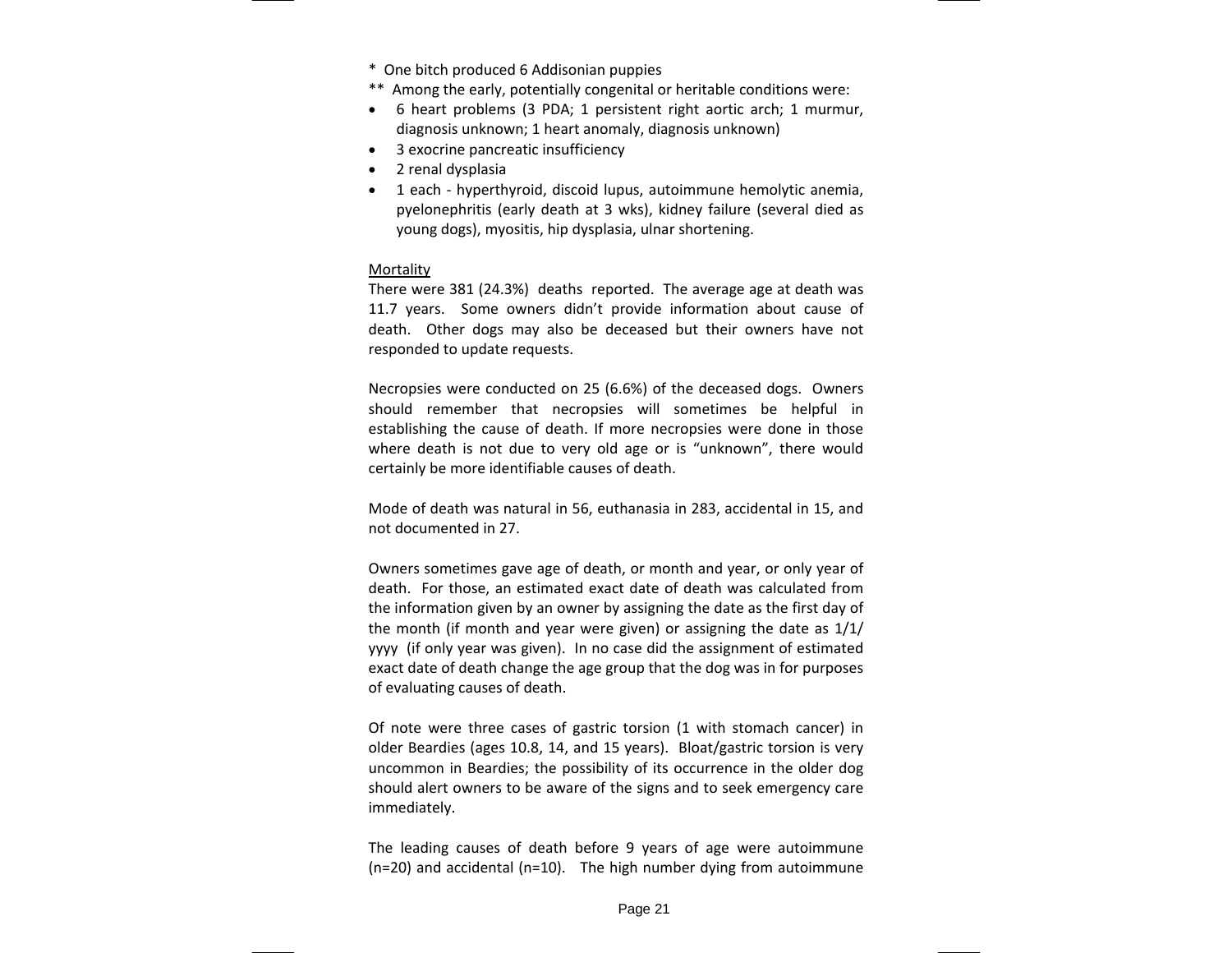disease at <sup>a</sup> young age is of concern and we should focus on supporting research to identify cause(s) of the problems, and hopefully elimination of these problems where feasible.

# **Age Group – 0 to 3 yr**

There were 12 deaths (3.2% of total with cause of death recorded).

- Accidental 3
- Autoimmune 3 (1 each pemphigus/SLO, IBD, Addison's)
- Aggression, directed at dogs' family 2
- 1 each intussusception (after hemorrhagic gastroenteritis), epilepsy idiopathic, meningitis, pyometra.

# **Age Group – 3‐7 year**

There were 30 deaths (7.9% of total)

- Autoimmune 10
	- $\blacklozenge$  SLE 3
	- $\blacklozenge$  AIHA 2
	- ♦ 1 each: SLO with aggression due to pain, ITP, Evan's syndrome (ITP & AIHA),
- Addison's, IBD
- Accidental 5
- Unknown 2
- Cancer 3 (10% of age group)
- Poisonings 2
- 1 each: acute renal failure, chronic interstitial nephritis, respiratory failure (in an Addisonian), acute fulminating pancreatitis after whelping, neurologic other (had hip dysplasia and developed rear paralysis from <sup>a</sup> pinched nerve), liver failure, sudden acute retinal deterioration (unable to deal with visual loss), chronic pancreatitis.

# **Age Group – 7‐9 yr**

There were 27 deaths (7.1% of total)

- Autoimmune 7 (25.9% of age group)
	- ♦ Addison's 3 (either primary cause or associated)
	- ♦ 1 each autoimmune muscle disease, AIHA, rheumatoid arthritis, SLE
- Cancer 5 (18.5% of age group)
- Unknown 4
- Accidental 2
- 1 each: family aggression, pet food poisoning, rear end paralysis,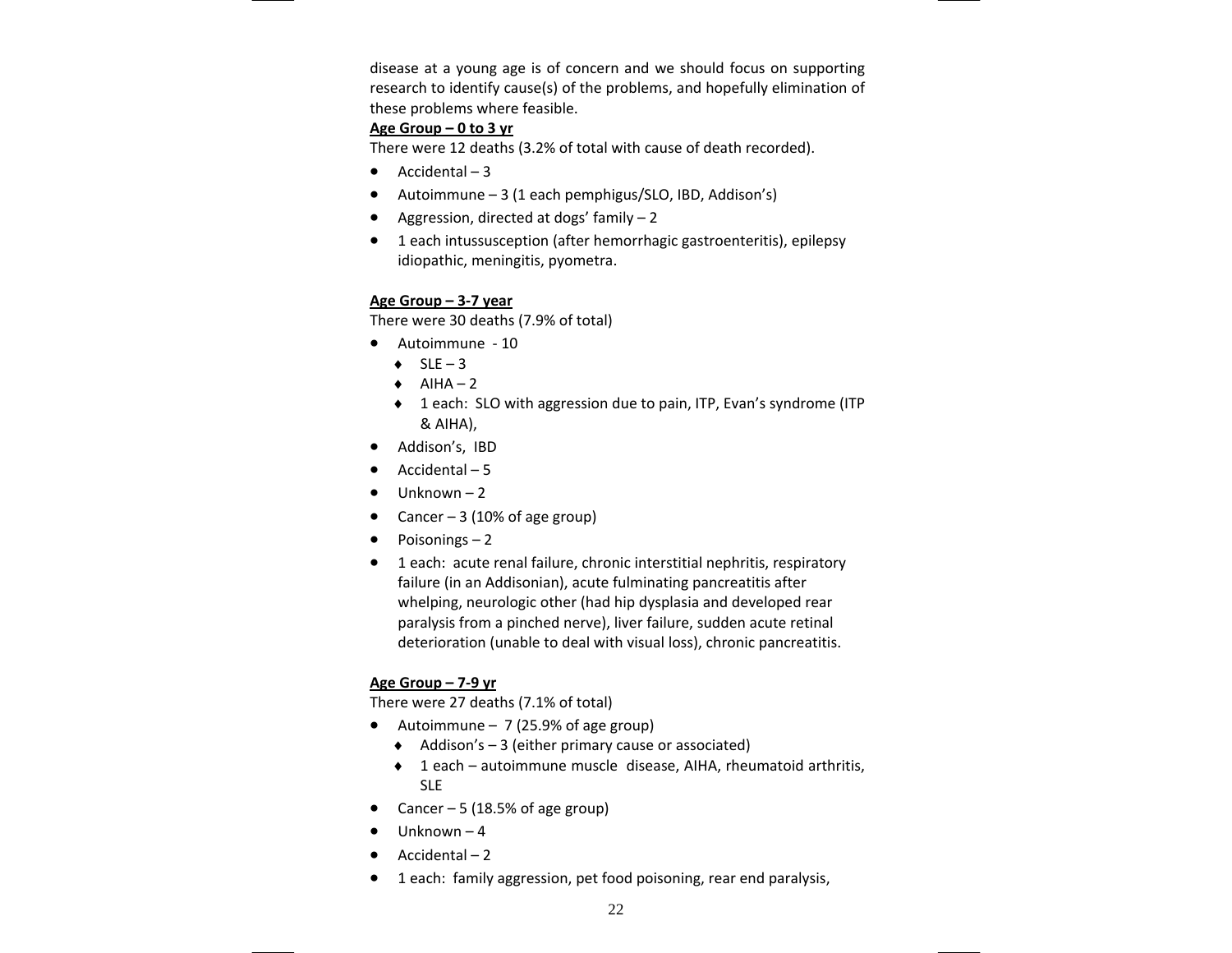sepsis, sudden breathing distress, after surgical A/I, pyometra, unidentified illness for 6 mo, pancreatitis & kidney failure

## **Age Group – 9‐14 yr**

There were 190 deaths (49.9%)

- Cancer 58 (30.5% of age group)
	- ♦ Nasal 11 (1 of those has severe nose bleeds but no confirmed dx)
	- ♦ 5 spleen
	- ♦ 4 liver
	- ♦ 3 each bone, hemangiosarcoma, stomach, abdominal
- Remainder had only 1 or 2 cases
- Autoimmune 18 (9.5% of age group)
	- ♦ Addison's 7 (1 with kidney failure)
	- ♦ AIHA 4 (1 with ITP [Evan's syndrome])
	- $\bullet$  SLE 3
	- ♦ Diabetes, IBD, pemphigus, rheumatoid arthritis 1 each
	- $\bullet$  Cognitive dysfunction 6
	- $\bullet$  Old age 17 (av age = 13.2 yrs)
	- $\blacklozenge$  Stroke 9 (av age = 13.0 yrs)
	- ♦ Other, unknown, mostly single diagnoses ‐ 79

### **Age Group >14.0 yr**

There were 115 deaths (30.2%)

- Old age or cognitive dysfunction 63 (54.8% of age group)
- Cancer 18 (15.7% of age group)
- Stroke 8
- Other or unknown ‐ 26

No age Given for Death (n=8)

As in previous years, the majority of deaths from autoimmune causes occurred prior to 9 years of age.

The vast majority of cancer deaths occurred in those 9 years and older.

### Coefficient of Inbreeding (COI)

The data for the USA 1997 AKC stud book were calculated by trying to use just one dog from each litter so as to represent unique breedings. There were 939 Bearded Collies registered as foundation stock as of October 1, 1976. COI's are based on 10 generations.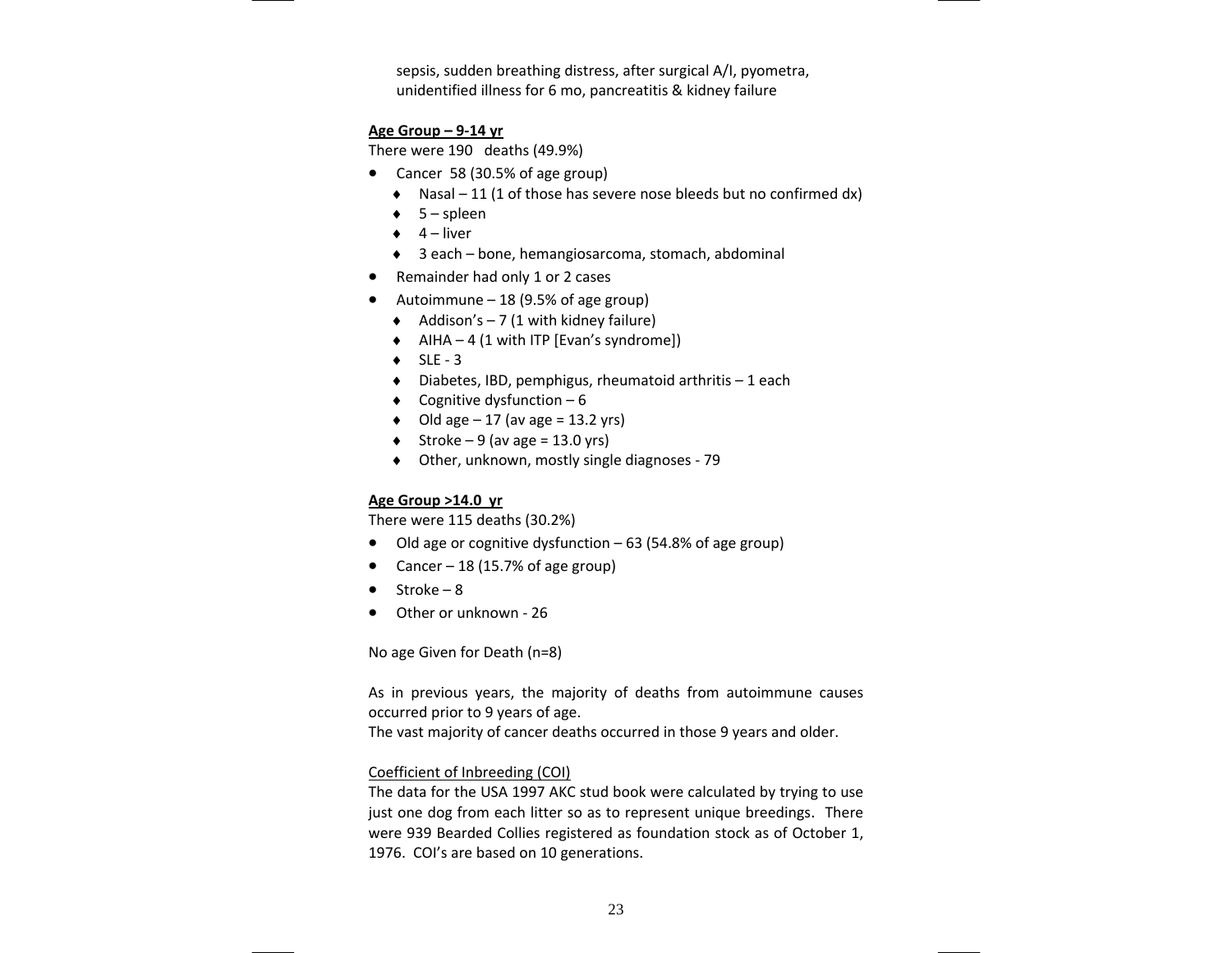| <b>Year Report/Other</b> | # dogs | Av   | Min  | Max  |
|--------------------------|--------|------|------|------|
| USA - 1977 stud book     | 318    | 18.3 | 3.8  | 40.1 |
| All dogs                 | 1570   | 23.4 | 0    | 47.3 |
| <b>USA</b>               | 746    | 23.5 | 11.2 | 42.8 |
| <b>UK</b>                | 311    | 24.9 | 0    | 40.5 |
| <b>Netherlands</b>       | 88     | 20.9 | 9.2  | 36.0 |
| Canada                   | 81     | 23.3 | 9.2  | 35.2 |
| Australia                | 83     | 22.3 | 12.4 | 42.1 |
| Germany                  | 58     | 20.2 | 10.8 | 38.4 |
| Czech Republic           | 56     | 22.6 | 12.2 | 47.3 |

Research on Autoimmune Disease. Two frequently reported A/I diseases, Addison's disease and SLO, are the subject of several research projects.

#### Summary of Dr. Oberbauer's Research on Bearded Collies

**Introduction.** Autoimmune disorders occur when the body's defense system (the immune system) becomes mistargeted and attacks one or more body tissues instead of foreign invaders such as bacteria and viruses. Hypothyroidism, abnormally low function of the thyroid gland, is an example that has been raised as <sup>a</sup> concern by breeders of different breeds; the disorder also occurs in dogs of mixed breeds. Hypoadrenocorticism, abnormally low function of the cortex (outer tissue layer) of the adrenal gland, is commonly known as Addison's disease. Like hypothyroidism, it can occur as an autoimmune disorder in Bearded Collies: The immune system becomes mistargeted and attacks the cells of the adrenal cortex, destroying this tissue over time.

We know from breed‐specific research such as that done in Bearded Collies that some dogs may develop more than one autoimmune disease. This medical evidence suggests that different autoimmune diseases may reflect the activity of <sup>a</sup> common set of susceptibility genes. In an individual dog, the result of gene expression depends on the whole set of genetic mutations (the abnormal forms of genes) present in the dog and the dog's exposure to and response to environmental triggers.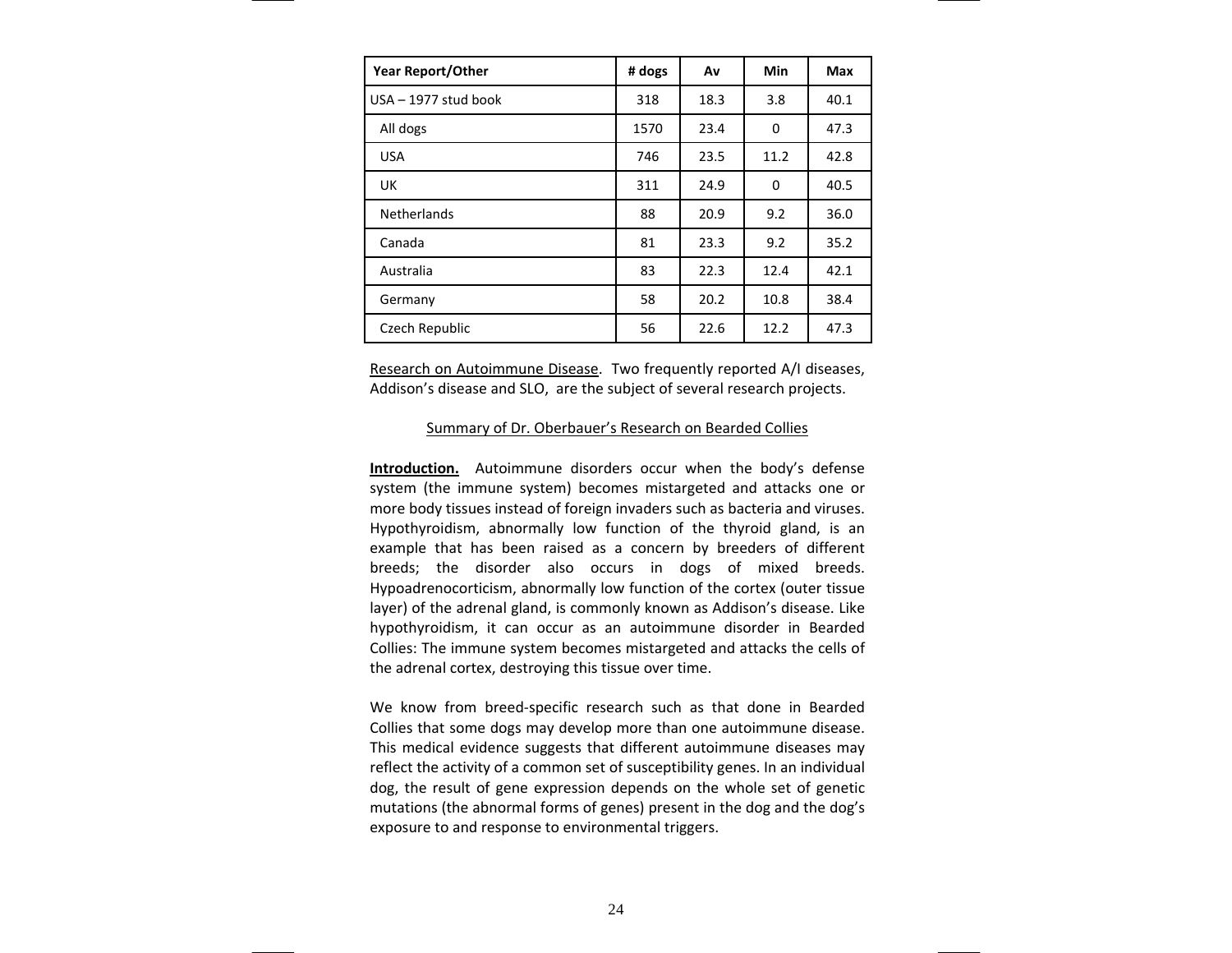**Summary Regarding Generalized Autoimmune Dysfunction.** The 12‐ month Acorn grant was used to examine the entire canine genome in Bearded Collies (using technology called SNP microarrays) to search for chromosomal regions associated with hypothyroidism. No significant linkage was detected for any chromosomal region when evaluating either hypothyroidism alone or hypoadrenocorticism alone when compared with DNA from dogs that had neither condition.

However, when dogs that had both hypothyroidism and hypoadrenocorticism (dogs considered to have <sup>a</sup> generalized autoimmune condition) were examined in comparison to dogs without either condition, a specific chromosomal region (2.7 MB in length) demonstrated <sup>a</sup> statistically significant association with the presence of generalized autoimmune status. Dr. Oberbauer and her colleagues hypothesize that <sup>a</sup> set of susceptibility genes common to autoimmune disease exists within that region and they are planning to map this region in finer detail.

**Summary Regarding Addison's Disease.** In Bearded Collies, Addison's disease is <sup>a</sup> disorder characterized by inadequate amounts of two types of hormones produced in the adrenal cortex, one that helps balance glucose levels within the body (called glucocorticoids) and another that helps balance electrolyte levels in the body (mineralocorticoids). Evidence from the human literature pertaining to autoimmune diseases suggests susceptibility rests with <sup>a</sup> set of genes that express differently depending upon environmental triggers. The 12‐month Acorn grant examined the entire canine genome with the same technology used to search for chromosomal regions associated with hypothyroidism and hypoadrenocorticism in the Bearded Collie. Four distinct chromosomal regions were significantly associated with the presence of hypoadrenocorticism; two were identified in past research (CFA 12 and another that is the subject of ongoing collaboration), one was also detected in the current research when categorizing dogs with hypothyroidism and hypoadrenocorticism together as <sup>a</sup> generalized immune condition (see above), and <sup>a</sup> fourth region was identified that has not been previously implicated. It is currently being fine mapped.

Taken together, the data from the last 12 months of research are substantial and suggest that <sup>a</sup> set of susceptibility genes common to autoimmune disease exists. In addition, <sup>a</sup> second set of genes more specific for development of hypoadrenocorticism in the Bearded Collie also appears to exist.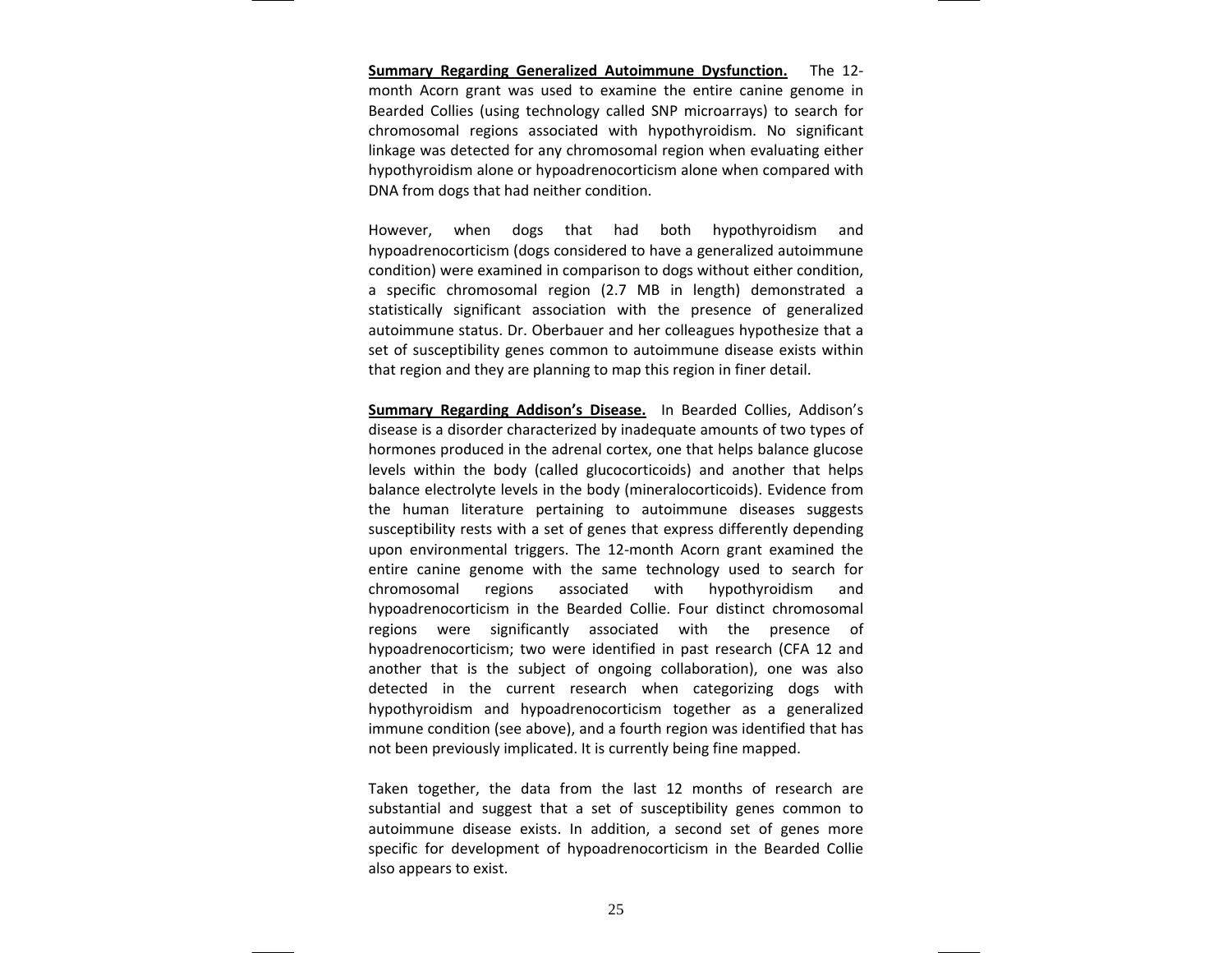#### Symmetrical Lupoid Onychodystrophy (SLO).

BeaCon initiated <sup>a</sup> survey of Beardies with SLO or <sup>a</sup> chronic nail problem that clinically resembles SLO in 2008. The short term goals are to establish <sup>a</sup> baseline of clinical findings and other factors that are possibly associated with SLO expression (e.g., vaccination, allergic problems, stress, family history of similar disease).

Ongoing are breeder interviews to learn if <sup>a</sup> similar condition exists in littermates, parents, and other close relatives. Breeders are being contacted only if the SLO dog's owner gave permission. Breeders are free to contact Cindy Alspaugh (<u>stonebaybeardies@yahoo.com</u>) if they have cases/information to contribute. Breeder cooperation is essential. Let's make this health problem different from the startup of study of Addison's disease. Possibly <sup>a</sup> third step will be to identify and obtain similar clinical information from <sup>a</sup> group of healthy controls. Finally, all data will be put into <sup>a</sup> report, along with family pedigrees for study by genetic researchers.

#### SLO Survey Results

The information below comes from 59 Bearded Collies with completed surveys as of mid‐February 2010. There were 49 owners (30 USA, 7 UK, 3 each Netherlands and Canada, 2 or 1 from other countries). Some owners have yet to return surveys, so the number will increase later on. Some dogs from the open registry who have SLO but no survey will be included in family pedigrees.

Age of Onset was before 8 years in 88.8%. The average age was 4.1 years in 46 dogs in whom exact age of onset is known. Diagnosis. Twelve dogs had nail biopsy. Others were diagnosed by clinical response to treatment regimens for SLO. Reluctance on the part of owner and/or veterinarian to do <sup>a</sup> biopsy led to clinical response as the diagnostic means. This is not ideal from <sup>a</sup> research perspective, yet it is the practicality of everyday life.

Environment. All dogs lived in homes; 41 were either born at home or placed in their home by 9 weeks of age. Others were placed later and six dogs were rehomed as adults. There were no differences in house flooring exposure or in outdoor surface exposure before or after onset of SLO.

General Health. The table shows other health conditions experienced. \*One hypothyroid dog also had atypical Addison's. 17 others were normal thyroid.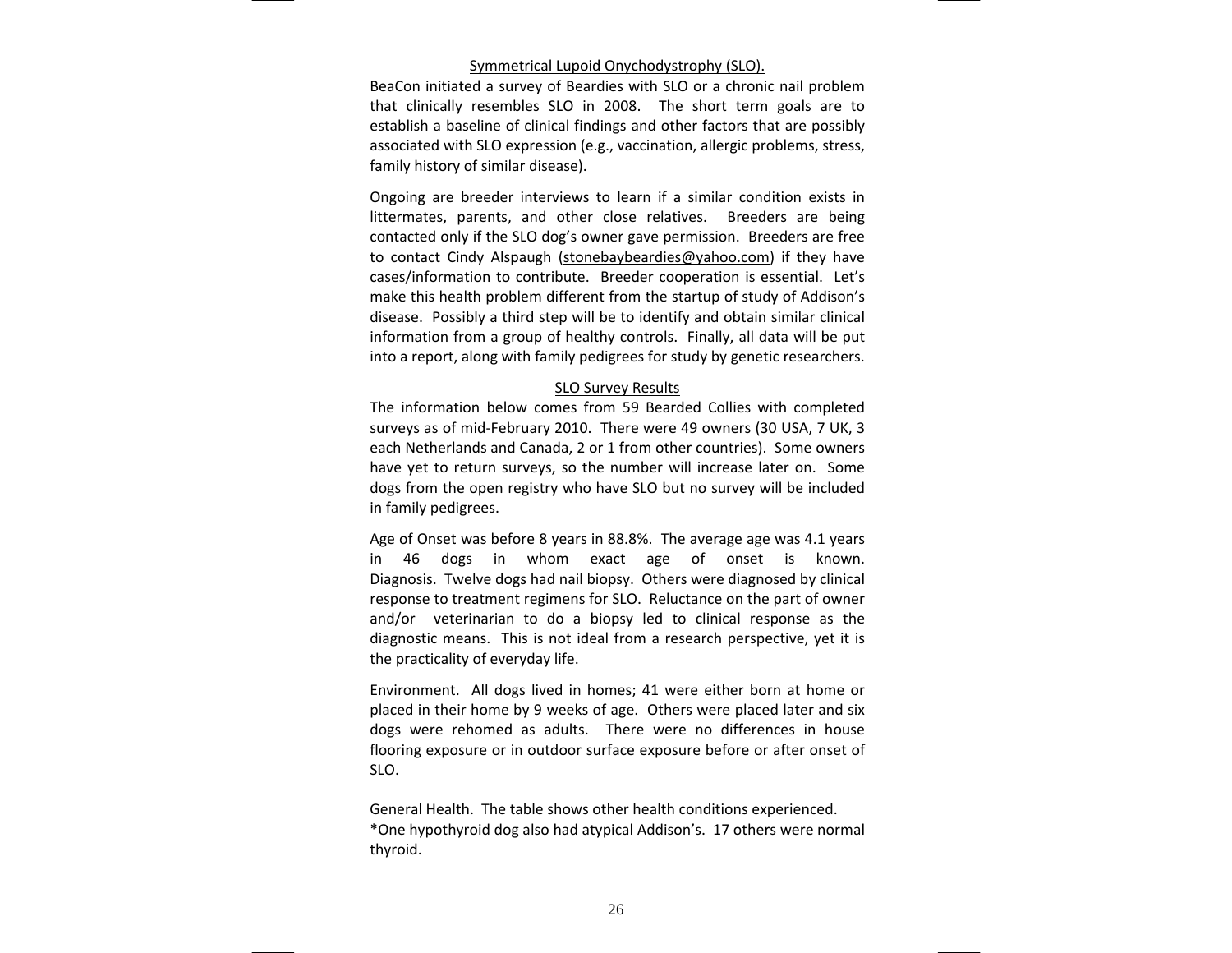| <b>Condition</b>                    | # (% of total) |
|-------------------------------------|----------------|
| Ear infections                      | 13 (22%)       |
| Hypothyroid*                        | 6(10.2%)       |
| Weepy eyes                          | 6(10.2%)       |
| Skin infections                     | 5(8.4%)        |
| Eye infections                      | 4(6.8%)        |
| Atopy                               | 3(5.1%)        |
| Crusty nose                         | 3(5.1%)        |
| AIHA, Lyme disease, dental problems | 2 each         |

**A/I Problems In Relatives.** There were 33 dogs who had relatives with an A/I problem. Five dogs with SLO produced progeny with SLO and six dogs with SLO produced other A/I problems.

\*5 of these had more than 1 relative with SLO

\*\*2 of these had more than 1 relative with Addison's

\*\*\*2 of these had more than 1 relative with AIHA

| A/I Problem in Relative | # (% of total) |
|-------------------------|----------------|
| SLO <sup>*</sup>        | 9(15.3%)       |
| Addison's**             | 7(11.9%)       |
| AIHA***                 | 5(8.4%)        |

**Vaccination and Preventive Use.** Interestingly, 15 (25%) of the dogs never received rabies vaccination; 34 received rabies boosters (after the initial puppy vaccination) every 3 years. The other vaccination schedules were so varied and with different (or unknown) products that it will take <sup>a</sup> research team to evaluate. Other antecedent events within six months of SLO onset were vaccination in 19, showing/trialing in 12, rehome or move in 5, and miscellaneous events in some others. Heartworm preventives were used in 33 (55.9%) and flea/tick preventives were used in 41 (69.5%). **Nail Clinical Findings** (either initially and/or during course of disease). Total # <sup>=</sup> 62.

The clinical findings are similar to those reported in peer reviewed published papers on SLO in multiple breeds. Most dogs in the BeaCon survey had more than one clinical findings and involvement of more than one paw.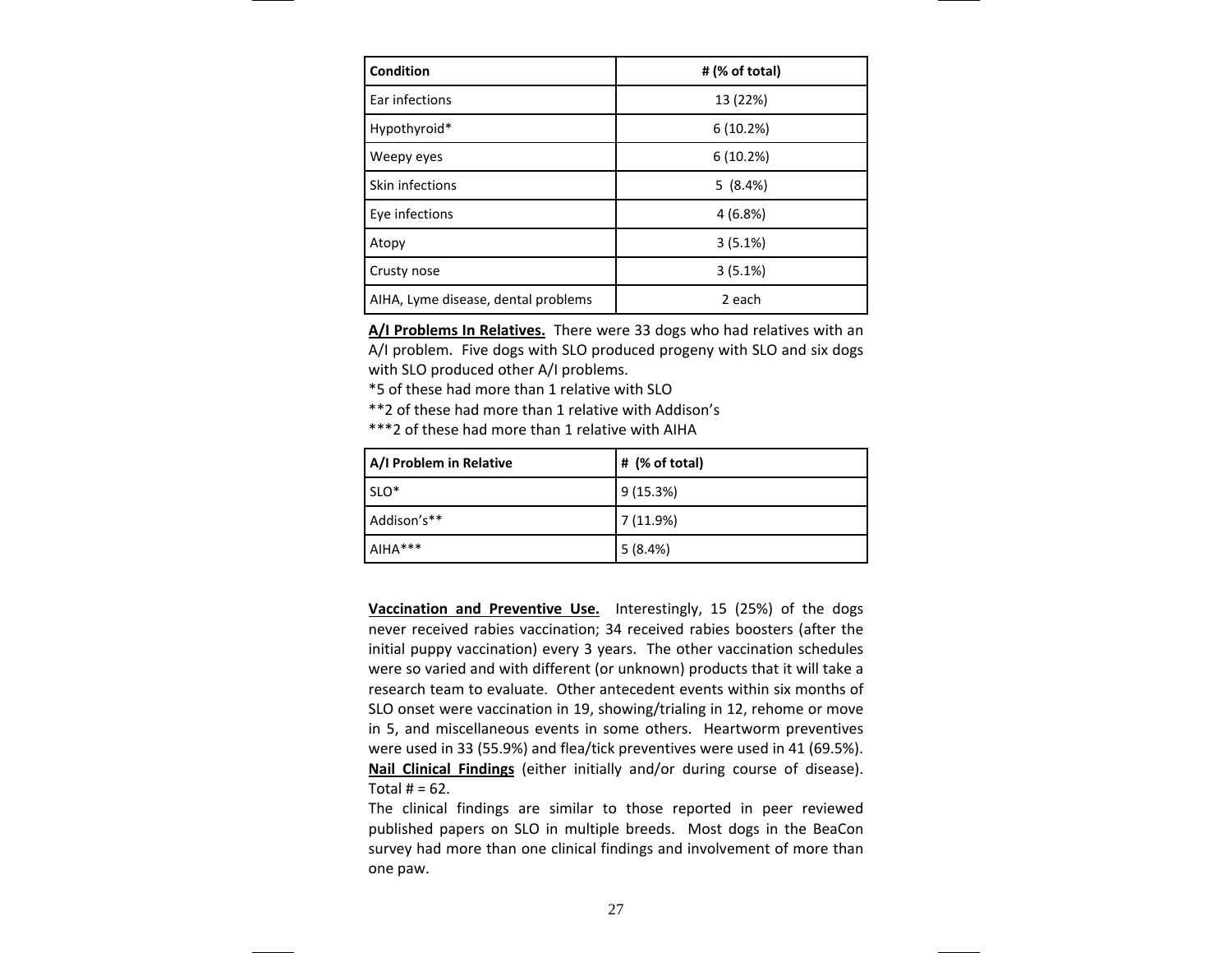| <b>Clinical Sign</b> | # dogs | % of all dogs |
|----------------------|--------|---------------|
| Pain                 | 54     | 87.0%         |
| Abnormal nail growth | 49     | 79.0%         |
| Nails fall off       | 49     | 79.0%         |
| Split                | 44     | 71.0%         |
| <b>Bleeding</b>      | 44     | 71.0%         |
| Persistent licking   | 39     | 62.9%         |
| Lameness             | 34     | 54.8%         |
| Infection            | 33     | 53.2%         |
| Offensive odor       | 13     | 21.0%         |

**Recurrence**. There was no recurrence in 11, and either the problem was ongoing or recurring in 51 others; in 4 there was no information about recurrence. Some of those with ongoing disease referred just to the persistence of abnormal nails without other signs of disease.

**Treatment.** The dog's medical management was by <sup>a</sup> generalist in 43 (3 had treated SLO in other dogs; 5 also saw <sup>a</sup> dermatologist), dermatology 16, internist or other, 2 each; not specified in others. A wide range of treatments were used (see table); dosages and duration were quite varied. Several dogs had loose nails removed surgically.

| <b>Treatment</b>                      | # (% of total) |
|---------------------------------------|----------------|
| Fatty acids (e.g., fish oil capsules) | 50 (80.7%)     |
| Tetracycline type antibiotic          | 38 (61.3%)     |
| Niacinamide                           | 26 (41.9%)     |
| Antibiotic other than tetracycline    | 25 (40.3%)     |
| Pain control                          | 19 (30.7%)     |
| Antifungal                            | 11 (17.7%)     |
| Prednisone                            | 8 (12.9%)      |
| Vitamin C                             | 6(9.7%)        |
| Trental (pentoxyfylline)              | 4(6.5%)        |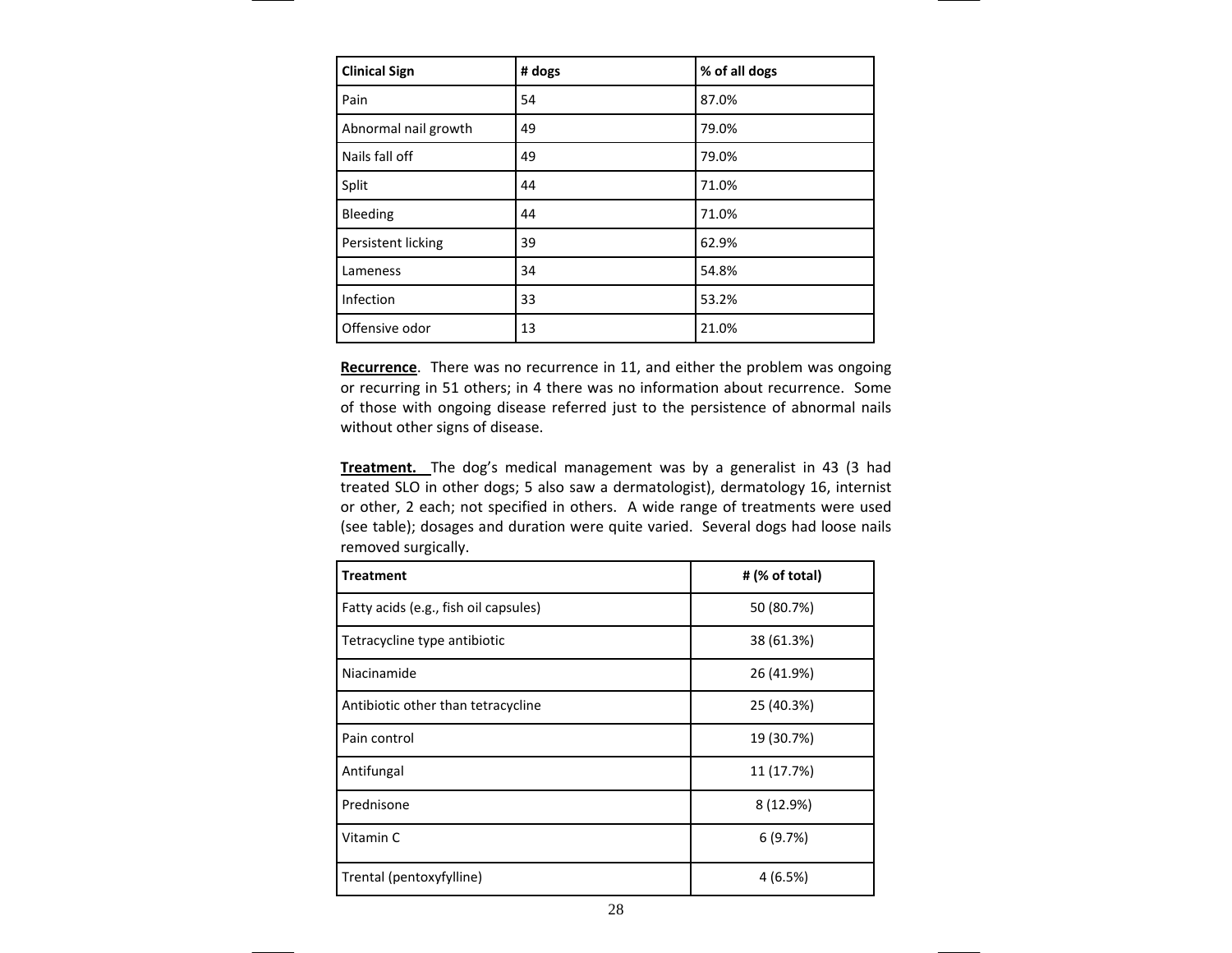### **Family History.**

This aspect of the survey work is incomplete because breeder information remains to be collected about littermates of the affected dogs. The following table shows that some cases (n=47) fit into families, thus supporting the concern of some participating breeders that genetics has <sup>a</sup> contributing role in expression of the disease. Families are "named" by <sup>a</sup> letter for convenience. There are some ancestors common across several families too.

| Family | # SLO cases |  |
|--------|-------------|--|
|        |             |  |
| R      | 10          |  |
|        |             |  |
|        |             |  |
|        |             |  |
|        |             |  |
| G      |             |  |
|        |             |  |
|        |             |  |
|        |             |  |

#### **Finnish Study of SLO in Bearded Collies**

A recently completed study documented similar findings with respect to young age of onset and the most prominent early symptom as claw (i.e., nail) pain that was manifest by licking of the paws, lameness, whining or screaming when running or playing or upon pressure to the paw. Nail regrowth was abnormal in 13/14 dogs. The painful phase was 2‐6 months. Antibiotics were given to all dogs at least briefly, pain medications to 13/14, and corticosteroids to 4. Maintenance medications were supplement fatty acid preparations and/or oils and vitamin B preparations, either continuously or periodically. Pedigree study suggested that one or several recessive genes were involved. This paper was published in the Finnish Beardie Magazine in the fall of 2009. It will also be submitted by the author (Suvi Taponen, DVM, PhD and Nina Janger) to <sup>a</sup> peer review journal.

**Additional SLO news.** (Original text by Prof Hannes Lohi, Niina Ryynala, and Genoscoper Ltd. Published in the Finnish Bearded Collie Club magazine 1/10; translation by Pertti Kellomaki). The Finnish Bearded Collie Club funded <sup>a</sup> study of genetic variability of Bearded Collies living in Finland. Major Histocompability Complex (MHC) genes were studied. The MHC region is located on chromosome 12 and consists of more than 100 genes which can be categorized into class I, II, or III according to function and location. MHC diversity is typically measured by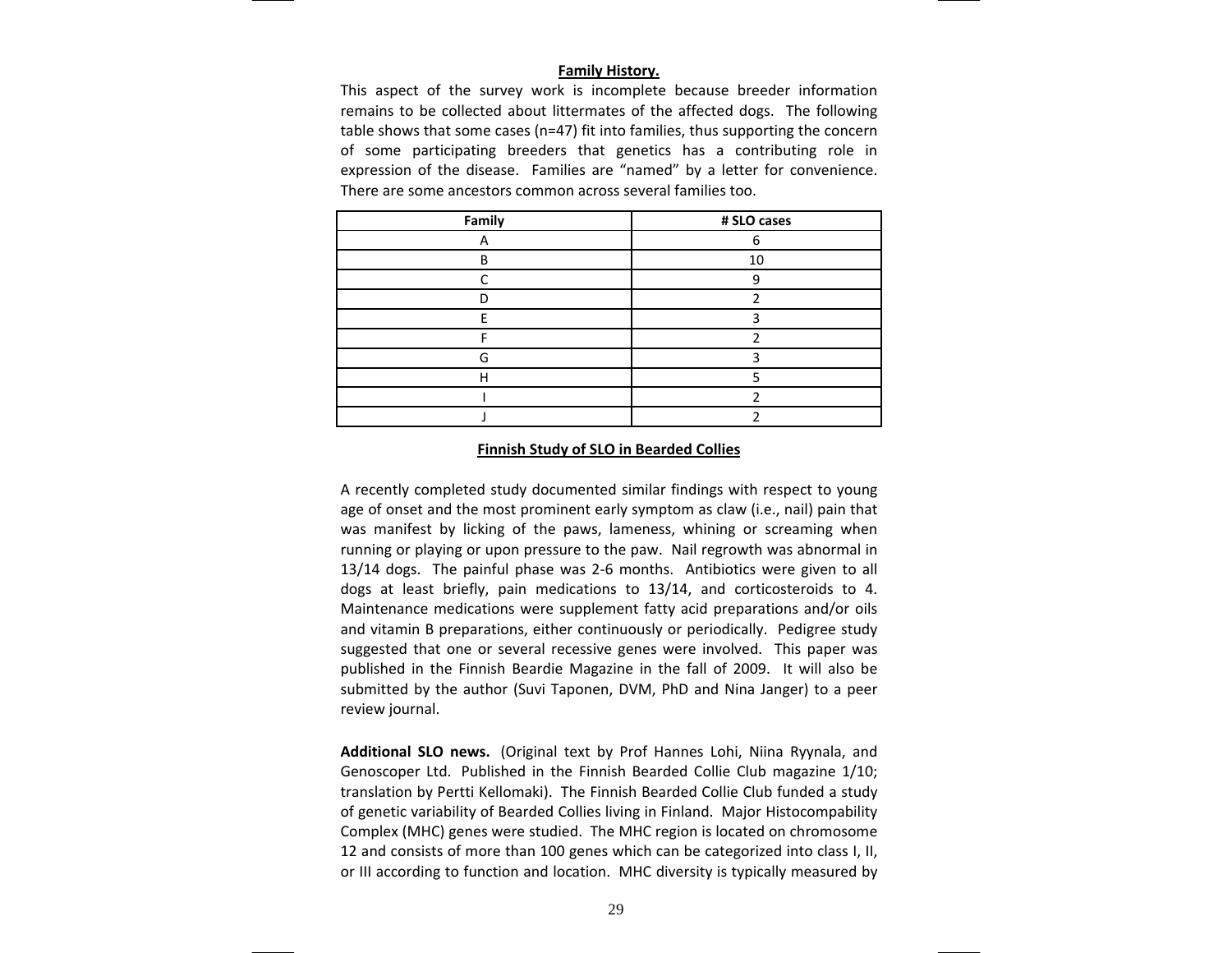studying certain MHC class II genes. The dog MHC region is known as DLA, Dog Leukocyte Antigen. One goal of the study was to find out how many dogs are homozygous for each haplotype – meaning <sup>a</sup> group of alleles of different genes on <sup>a</sup> single chromosome that are closely enough linked to be inherited together.

Most Bearded Collies are heterozygous, that is, they have different haplotypes in the two corresponding chromo ‐ somes. However, 30 individuals (39%) were homozygous, so about one third of the dogs carry identical haplotypes in their chromosomes. The distribution of haplotypes among homozygous dogs is as follows: Parta1 60%, Parta2 36.7%, and Parta3 3.3%. The sixteen SLO dogs in the study had only the two most common haplotypes, Parta1 and Parta2. Moreover, eleven out of sixteen SLO dogs were homozygous for type Parta1 Parta1 or type Parta2 Parta2. The other five SLO dogs were heterozygous and haplotype Parta1 Parta2.

A possible preliminary interprettation is that homozygosity in the MHC II locus increases the risk for SLO in Bearded Collies. Future research should measure variability in other parts of the genome with other markers and compare results with the MHC II diversity findings. (Note: we thank a Finnish Bearded Collie Club for kindly sharing the report with BeaCon. Additional details will be available.

### **The BeaCon Board of Directors**

#### **Elsa Sell -**

 **beaconbb@bellsouth.net Elizabeth Coolidge-Stolz, MD editormom@comcast.net Cindy Alspaugh stonebaybeardies@yahoo.com CJ del Valle mhari@mhari.cnc.net Linda Aronson dvm@petshrink.com Karen Drummond beardiemom@worldnet.att.net Judy Howard beardiebunch@gmail.com Denise Barley – Barley@btinternet.com Jana Jezkova glenalbyn@gmail.com** 

**Please contact the Board if you have any ideas, questions, problems or wish to participate in any of BeaCon's ongoing projects.** 

> **Visit BeaCon on the web atwww.beaconforhealth.org**

**Special thanks go out to our** 

**Past Directors: Scott Cook Kathy Coxwell Melinda Cummings Sharon Dunsmore Gordon Fitzgerald Kathy Kovacic Rosanna Masley Richard Masley Kathy Pavlich Cheryl Poliak Gail Romine Mia Sedgewick Debra Thomas Jo Tucker Chris Walkowicz**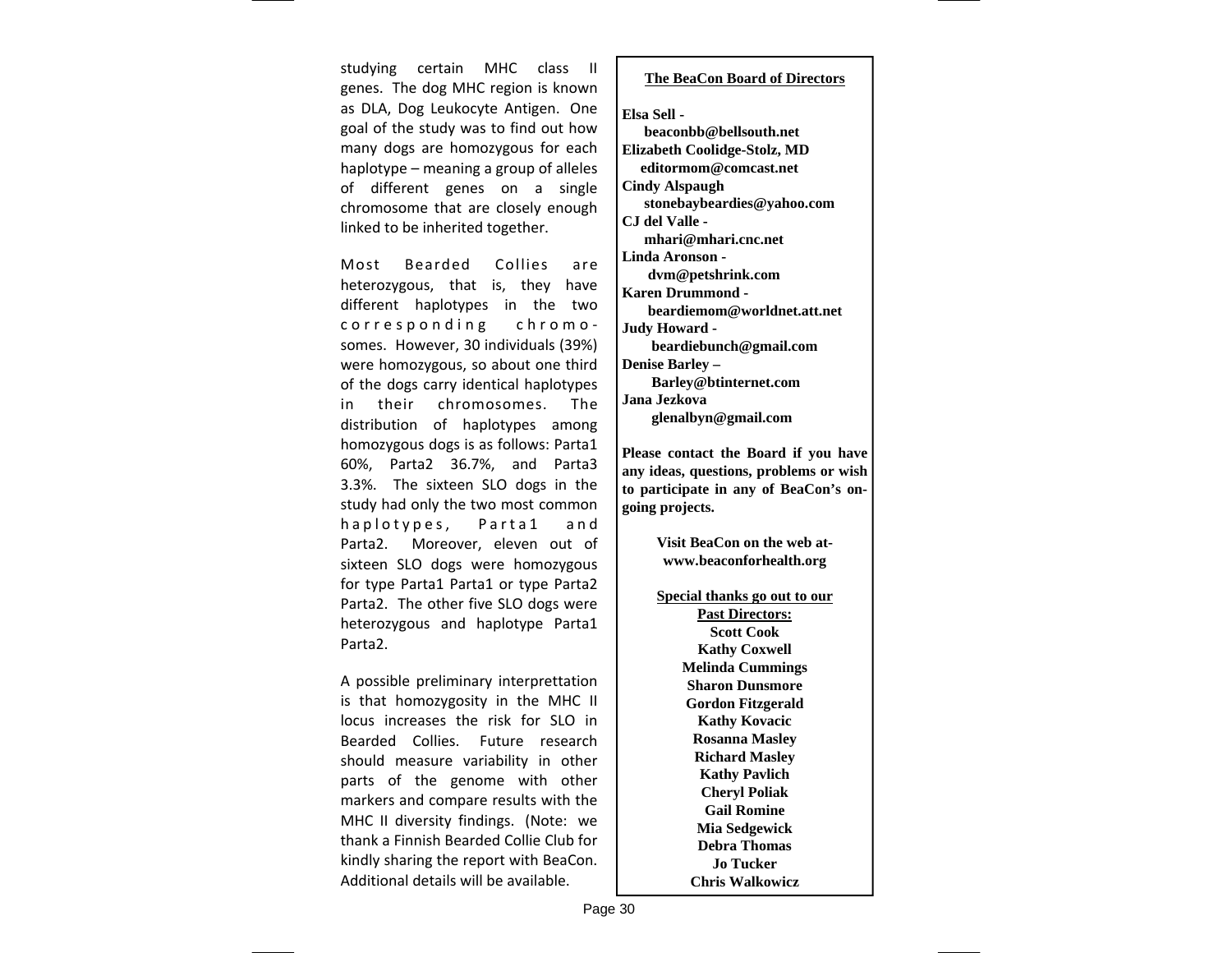**Donations Contributions to BeaCon and the open health registry should be mailed to: Judy Howard (beardiebunch@gmail.com) 2141 Moonstone Dr, Concord, NC 28025 First time Donors For up to \$15-\$99 you receive a logo pin For \$100-\$750 you receive a sterling silver angel pin For more than \$750 you receive a 14K gold angel pin The pins can be viewed on the BeaCon Web Site. Http://www.beaconforhealth.org/** 



**A stroll down memory lane with MacLean & <sup>a</sup> new one.**